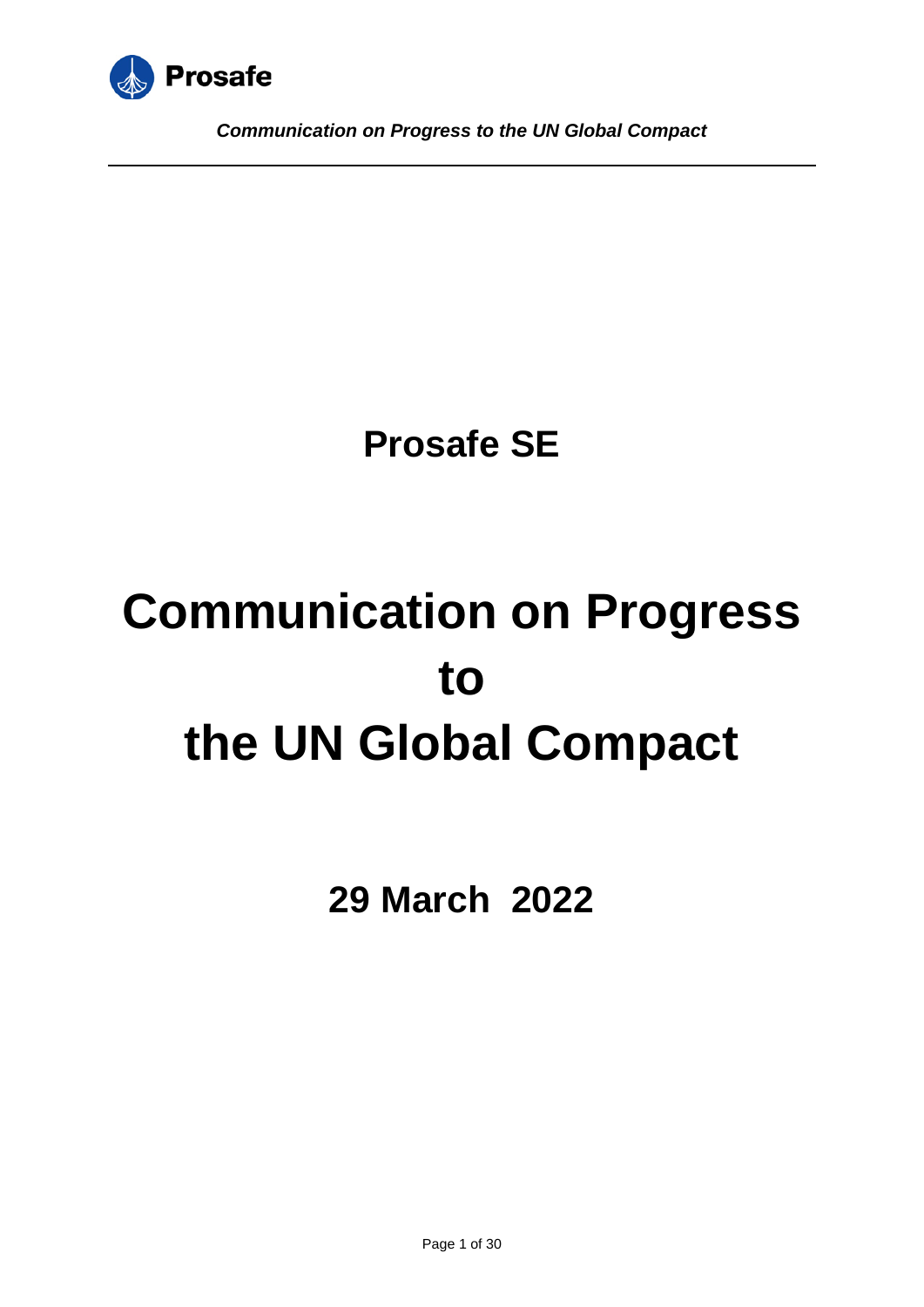

## **Table of Contents**

| 1.  |     |  |
|-----|-----|--|
| 2.  |     |  |
|     | 2.1 |  |
| 3.  |     |  |
|     | 3.1 |  |
|     | 3.2 |  |
|     | 3.3 |  |
|     | 3.4 |  |
|     | 3.5 |  |
| 4.  |     |  |
|     | 4.1 |  |
|     | 4.2 |  |
|     | 4.3 |  |
|     | 4.4 |  |
| 5.  |     |  |
|     | 5.1 |  |
|     | 5.2 |  |
|     | 5.3 |  |
|     | 5.4 |  |
| 6.  |     |  |
|     | 6.1 |  |
|     | 6.2 |  |
|     | 6.3 |  |
|     | 6.4 |  |
| 7.  |     |  |
| 7.1 |     |  |
|     | 7.2 |  |
|     | 7.3 |  |
|     | 7.4 |  |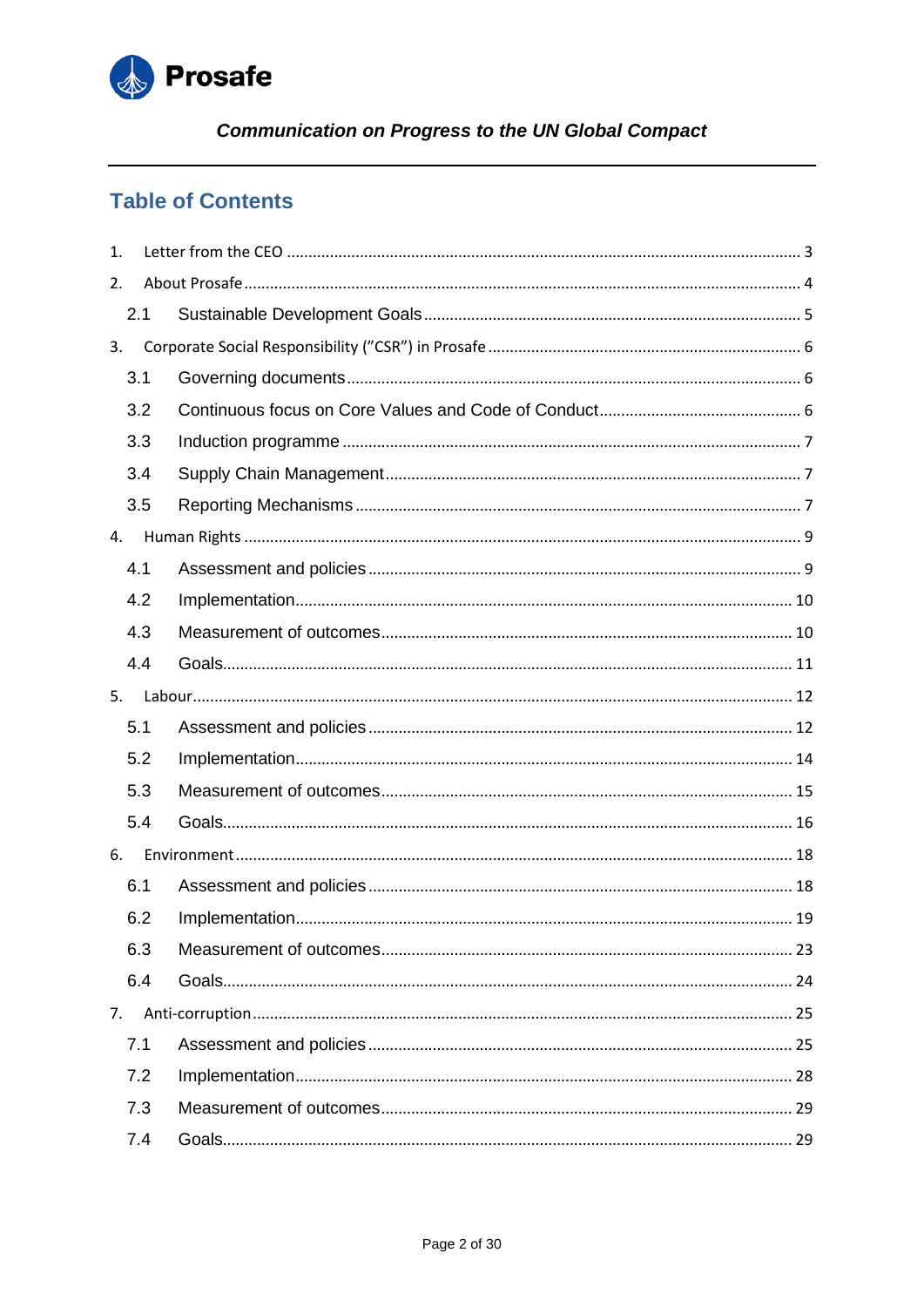

## <span id="page-2-0"></span>**1. Letter from the CEO**

29 March 2022

To whom it may concern

Prosafe is committed to maintaining high ethical, social, environmental and governance standards, and to creating sustainable values for the benefit of all stakeholders and society at large wherever the company operates.

By being a participant of the UN Global Compact since 2008, we want to express our commitment to aligning our operations, policies and strategies with UN Global Compact's ten universally accepted principles in the areas of human rights, labour, environment and anticorruption.

I am pleased to confirm Prosafe's continued commitment to the ten principles of the UN Global Compact.

In this Communication on Progress, we describe our efforts to continue to improve integration of the UN Global Compact and its ten principles into our policies, culture and daily operations. This information will also be shared with our stakeholders on our website [www.prosafe.com](http://www.prosafe.com/)

tesp Adl

Jesper K. Andresen, Chief Executive Officer Prosafe SE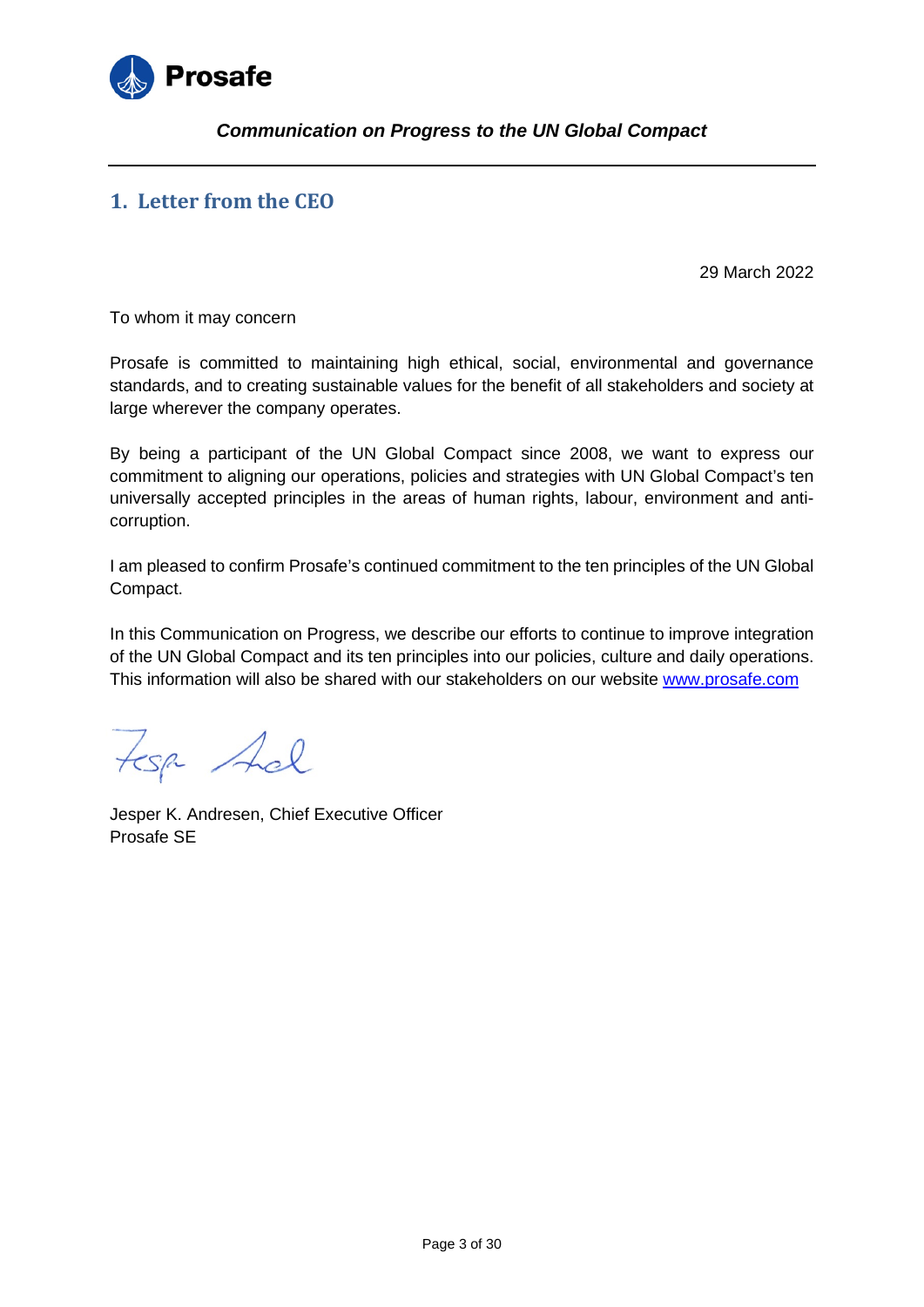

## <span id="page-3-0"></span>**2. About Prosafe**

**Prosafe is a leading owner and operator of semi-submersible accommodation vessels. The company operates globally and employed 103 people as at 31 December 2021. Operating revenues were USD 141.1 million and operating loss was USD 49.8 million in 2021.**

To make this report easier to read we use "Prosafe" or "company" to refer to Prosafe SE and Prosafe's subsidiaries.

Prosafe's vision is to be a leading and innovative provider of technology and services in selected niches of the global offshore energy industry.

Prosafe owns and operates six semi-submersible accommodation, safety and support vessels and one Tender Support Vessel (TSV). In addition, the Company is in dialogue with COSCO about extending the options to take delivery of Safe Nova and Safe Vega.

Prosafe's fleet consists of a combination of dynamically positioned and anchored vessels. Thereby, the fleet is versatile and able to operate in nearly all offshore environments. Prosafe's operations are amongst other related to maintenance and modification of installations on fields already in production, hook-up and commissioning of new fields, tie-backs to existing infrastructure and decommissioning.

Accommodation vessels offer additional accommodation, engineering, construction or storage capacity offshore. Prosafe's vessels have accommodation capacity for 159-500 people and offer high quality welfare and catering facilities, storage, workshops, offices, medical services, deck cranes and lifesaving and firefighting equipment. The vessels are positioned alongside the host installation and are connected by means of a telescopic gangway so that personnel can walk to work.

Prosafe has a strong track record from demanding operations world-wide, with first class operational performance and good safety results. The company has extensive experience from operating gangway connected to fixed installations, FPSOs, TLPs, Semis and Spars.

The company's track record comprises operations offshore Norway, UK, Mexico, USA, Brazil, Denmark, Tunisia, West Africa, North-west and South Australia, the Philippines and Russia.

Prosafe is listed on the Oslo Stock Exchange with ticker code PRS.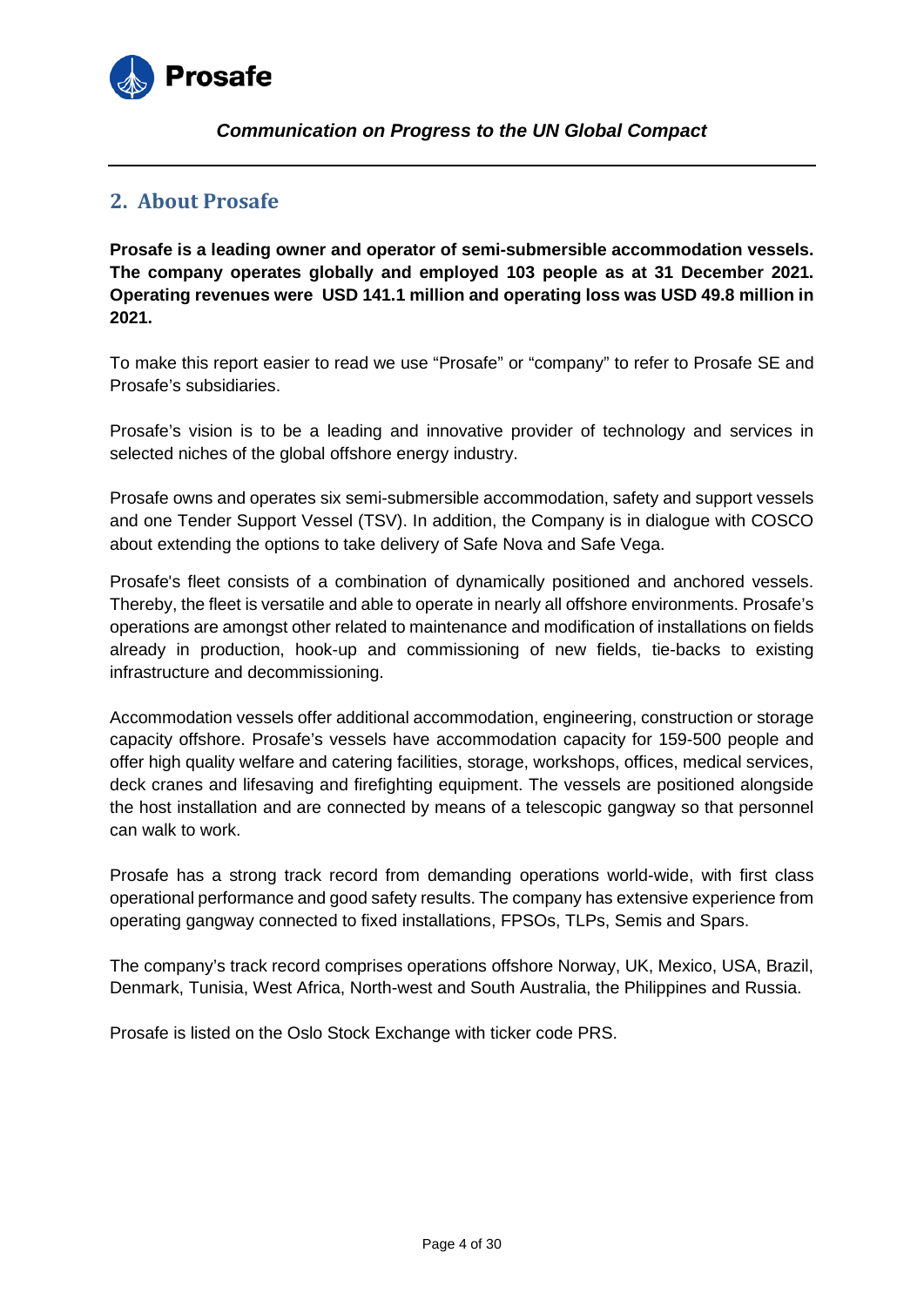

## <span id="page-4-0"></span>**2.1 Sustainable Development Goals**

Prosafe supports UN's Sustainable Development Goals (SDGs) and shares the view that its business has a key role to play in the implementation of the goals.

The Company aims to align its own responsibility goals with the following SDGs that can be influenced by Prosafe: SDG 3: Good health and wellbeing; SDG 8: Decent work and economic growth; SDG 13: Climate action; SDG 14: Life below water

In 2021, progress has especially been made on SDG 3 with a very low sickness absence and no lost time injuries during the year, and on SDG 13 where a number of initiatives have been kicked off to reduce GHG emissions.

| <b>Selected SDGs</b>                      | 2021 milestones                                                                                                                                          | <b>Potential impacts and risks</b><br>(examples)                                                                          |
|-------------------------------------------|----------------------------------------------------------------------------------------------------------------------------------------------------------|---------------------------------------------------------------------------------------------------------------------------|
| SDG 3: Health and wellbeing               | Lost time incident frequency of zero<br>No fatalities<br>Low sickness absence (0.27%)                                                                    | + Providing good workplaces,<br>with safety as our first priority<br>- Potential safety incidents<br>- High absence level |
| SDG 8: Decent work and<br>economic growth | Continued focus on raising human<br>rights and anti-corruption<br>awareness                                                                              | + Increased awareness<br>- Exposure to human rights<br>risks related to our activities and<br>supply chain                |
| SDG 13: Climate action                    | <b>Ongoing "Emissions reduction</b><br>project"<br>"Strengthen ESG profile and<br>compliance" was included as one of<br>the company's key goals for 2021 | + Exploring emissions<br>reductions<br>- Emissions from operations<br>and supply chain                                    |
| SDG 14: Life below water                  | No accidental emissions to sea<br>No non-regulatory release of ballast<br>water                                                                          | + Managing environmental<br>impacts<br>- Risk of potential spills                                                         |

The Company recognizes that its business activities may have both positive and negative impacts on the SDGs. However, Prosafe seeks to minimize negative impacts and contribute positively to the goals, and to be transparent about its impacts.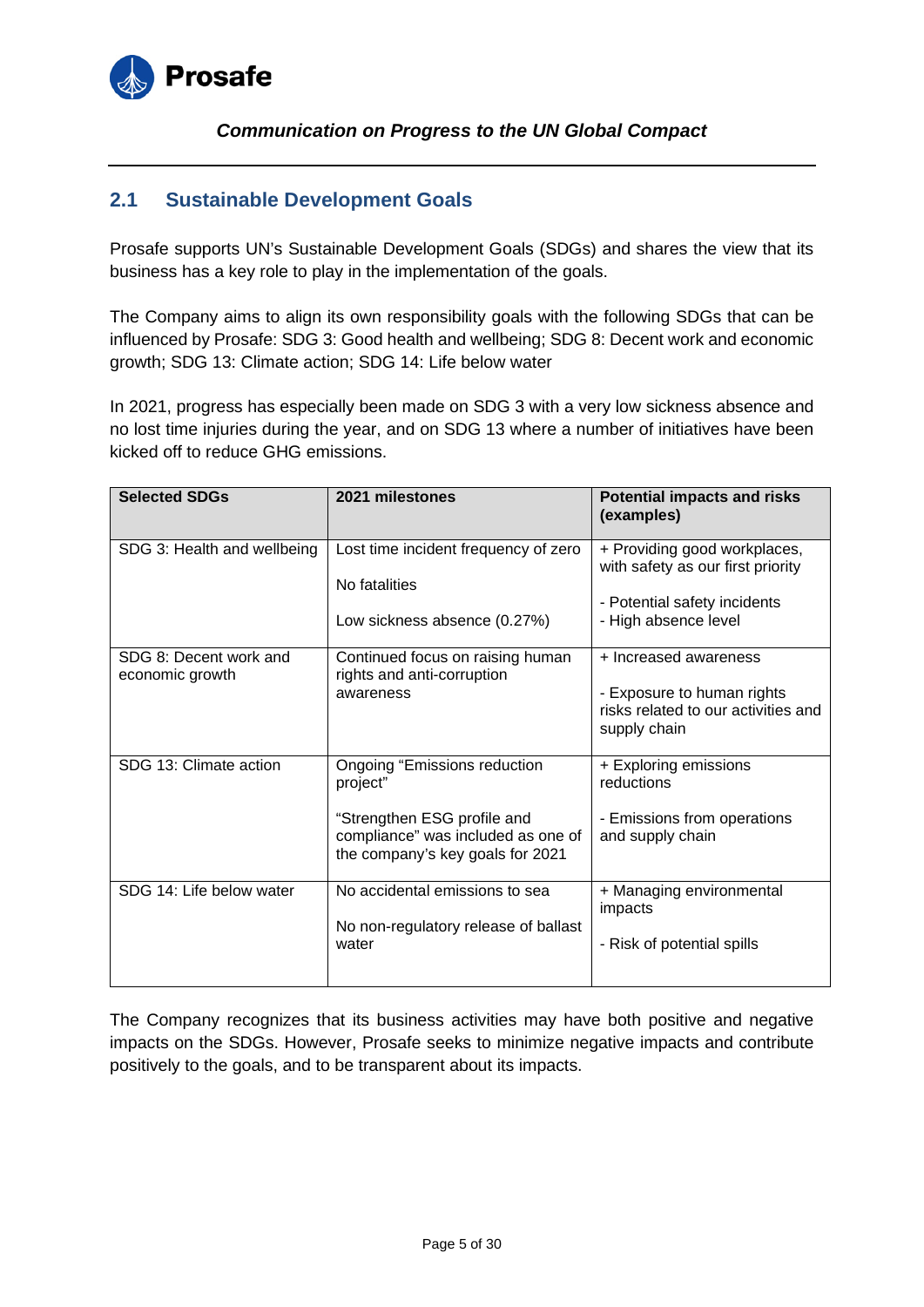

## <span id="page-5-0"></span>**3. Corporate Social Responsibility ("CSR") in Prosafe**

Prosafe views Corporate Social Responsibility (CSR) as an integral part of being an effective and a value-creating business. We are committed to maintaining ethical, social, environmental and governance standards and creating sustainable values for the benefit of all our stakeholders and the society at large wherever we operate.

## <span id="page-5-1"></span>**3.1 Governing documents**

Prosafe has established a number of governing documents that guide the company in its dayto-day operations. Prosafe's governing documents, including the Core Values, Code of Conduct and Strategy (as more specifically described on Prosafe's official website [www.prosafe.com\)](http://www.prosafe.com/), provide the overlying framework of governing principles which range from defining preferred individual behaviour to the strategic direction of the company.

## **Core values**

Prosafe's Core Values are the environment, focus, ambition, safety, innovation, respect and profitability.

Our Core Values guide the way we do things in Prosafe. They define the way we should act as individuals and as a company.

## **Code of conduct**

Prosafe's Code of Conduct is the cornerstone of the company's commitment to integrity. It applies to Prosafe SE and its subsidiaries and must be adhered to by all board members, managers, employees and temporary staff in Prosafe. Prosafe's suppliers, consultants and other business partners are encouraged to observe Prosafe's Core Values and Code of Conduct.

## **Policy for Corporate Social Responsibility**

Prosafe endeavours to comply with the United Nation's Guiding Principles on Business and Human Rights. Prosafe's CSR Policy is based on the company's Core Values, Code of Conduct and Strategy (as more specifically described on Prosafe's website [www.prosafe.com.](http://www.prosafe.com/)

Prosafe's CSR Policy draws on the United Nation's Guiding Principles on Business and Human Rights, the key conventions of the International Labour Organisation, the OECD Guidelines for Multinational Enterprises and the principles of the United Nations Global Compact.

## <span id="page-5-2"></span>**3.2 Continuous focus on Core Values and Code of Conduct**

The Code of Conduct and Core Values are regularly referred to at town hall meetings and management meetings. The Core Values and Code of Conduct are also described on the company's website and on the company's intranet.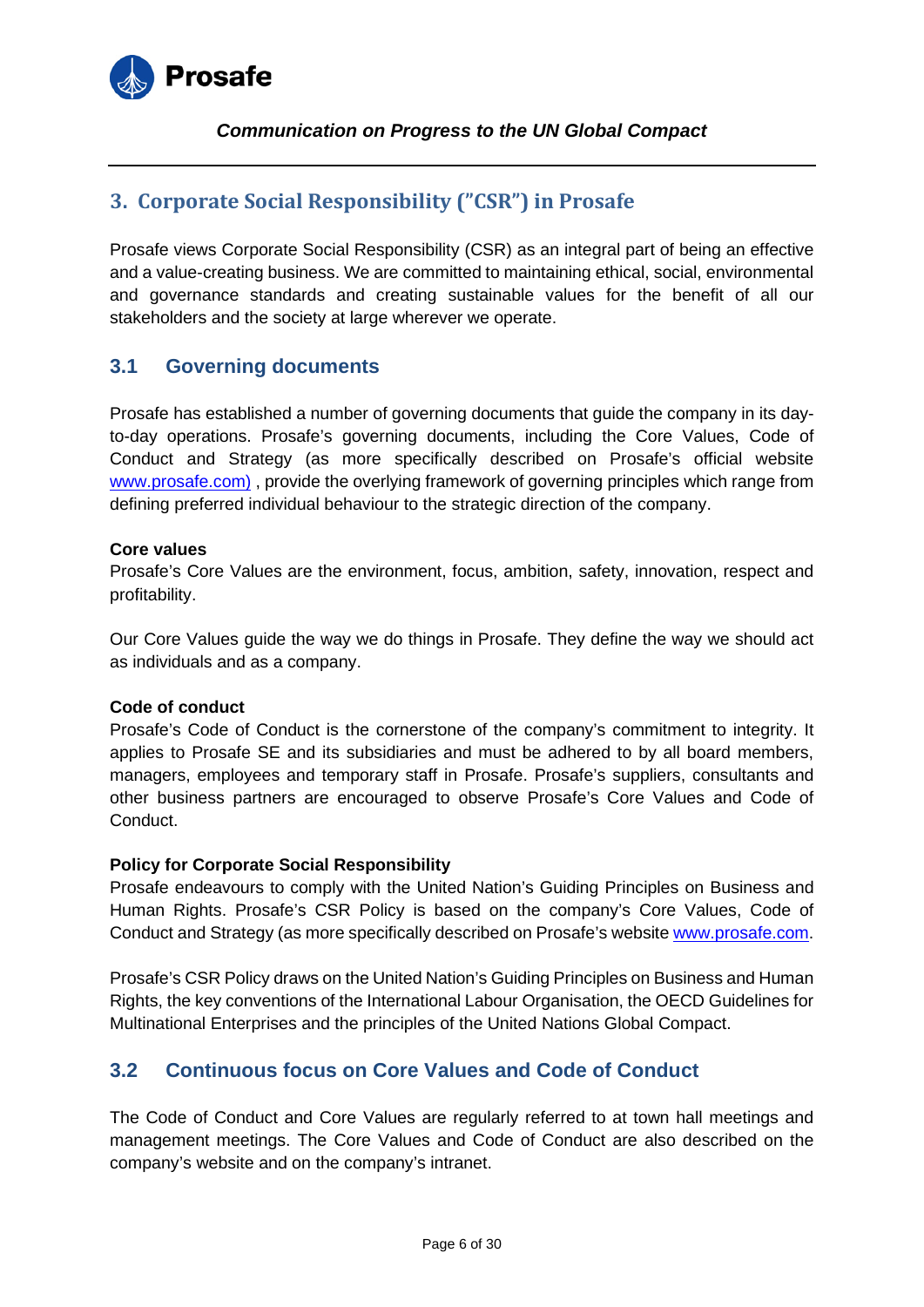

Any contravention of the Code of Conduct and Core Values is considered to be a serious incident and will be dealt with appropriately; underlining the importance of these values in the way that Prosafe employees are expected to integrate such standards in carrying out day-today business activities.

## <span id="page-6-0"></span>**3.3 Induction programme**

Prosafe has developed an Induction Programme for all employees joining Prosafe. The Induction Programme is designed to introduce the company to new employees with particular emphasis given to the company's culture, business ethics, Core Values and Code of Conduct.

Managers are responsible for ensuring that the Core Values, Code of Conduct, and Company Policies are understood and implemented.

## <span id="page-6-1"></span>**3.4 Supply Chain Management**

Prosafe encourages suppliers, consultants and other business partners within its sphere of influence to follow the company's Core Values, Code of Conduct and its standards for corporate social responsibility, health and safety, the environment, quality assurance and training and competence.

In this respect, Prosafe has implemented an Approved Supplier Verification questionnaire which current and potential suppliers are encouraged to complete. The CSR section of the questionnaire specifically refers to Prosafe's Core Values and Code of Conduct and to the fact that Prosafe will act in an ethical and socially responsible manner, and will endeavour to uphold the Universal Declaration of Human Rights, the UN Guiding Principles of Business, the key conventions of the International Labour Organisation, the OECD Guidelines for Multinational Enterprises and the principles of the United Nations Global Compact.

Prosafe only conducted two supplier audits in 2021 due to restrictions caused by the Covid-19 pandemic. The company's supplier and sub-contractor audits will also during 2022 include specific focus on Environment, Social and Governance, including self-assessment status, measures in place, objectives, ambitions and targets.

## <span id="page-6-2"></span>**3.5 Reporting Mechanisms**

Prosafe's Safety, Sustainability & Ethics Committee is the body within Prosafe to which concerns about possible breaches of Prosafe's Code of Conduct and violations of human rights can be reported.

The company has a number of whistleblowing channels in place. In 2021, an online reporting tool that allows safe, anonymous reporting of business integrity concerns was implemented. All issues raised are handled with discretion and in a professional manner, with no retaliation imposed on those who report suspected or unethical behaviour.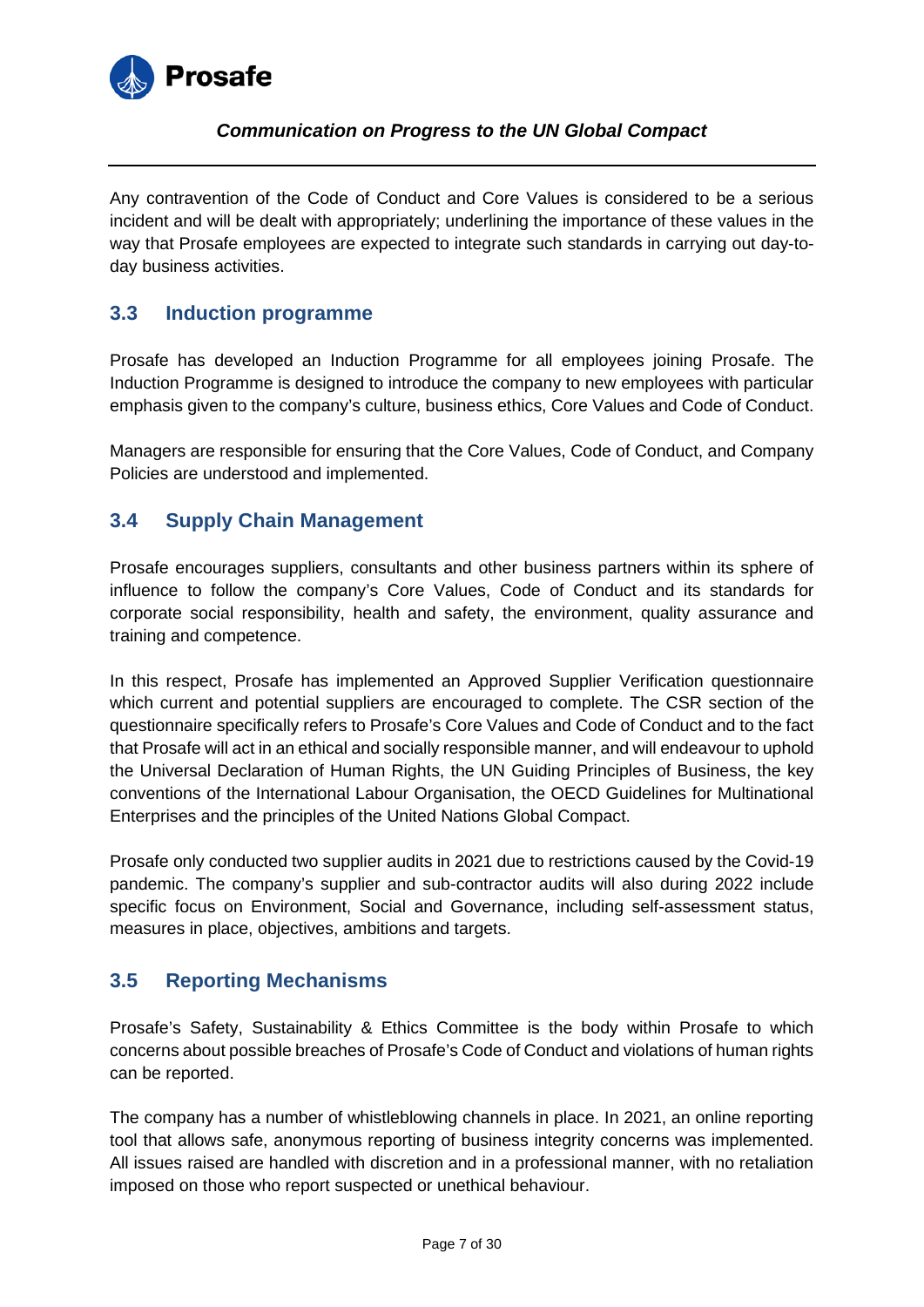

The Safety, Sustainability & Ethics Committee is responsible for making recommendations, providing advice on dealing with ethical dilemmas, and ensuring that any alleged breaches are investigated properly and fairly.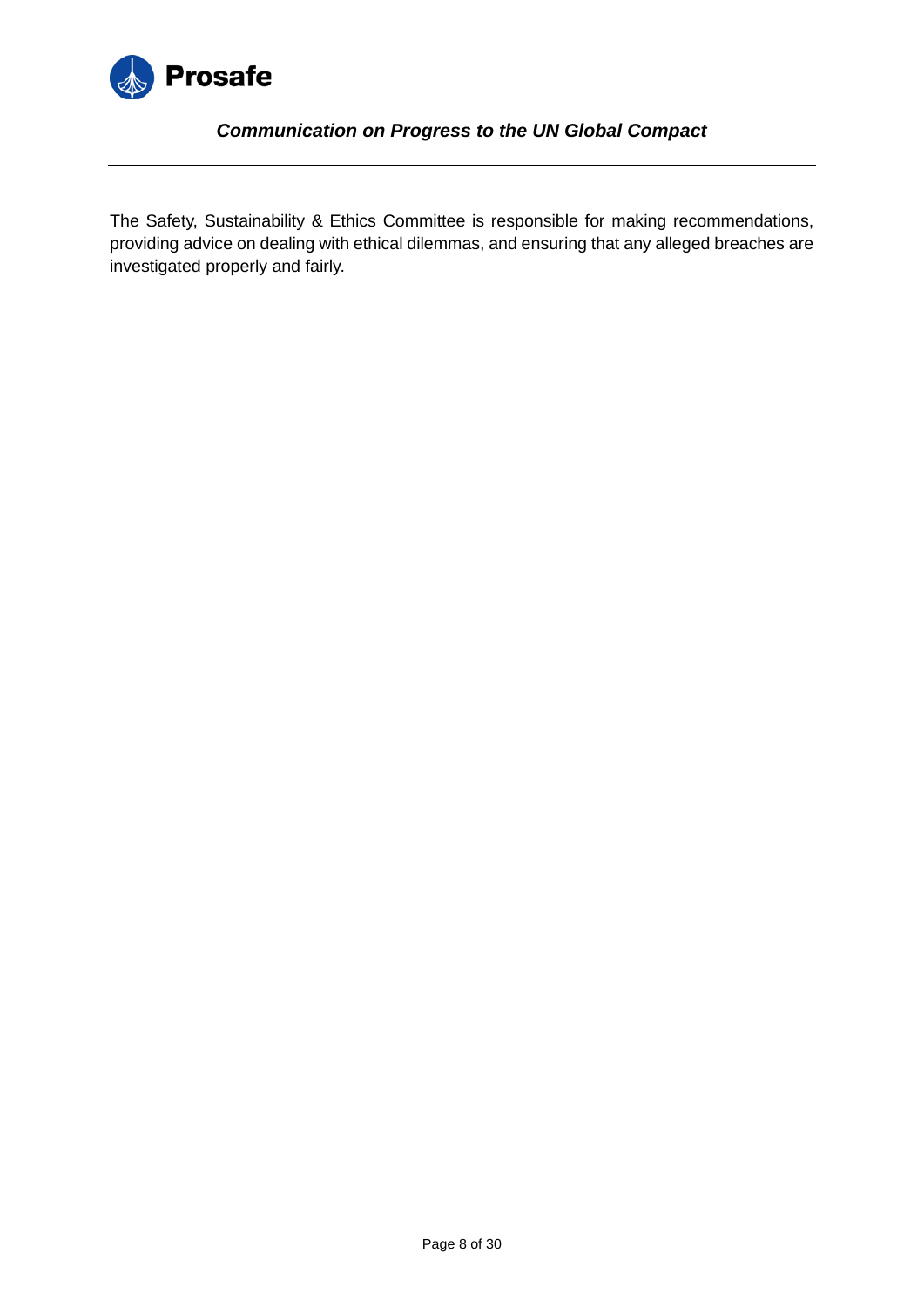

## <span id="page-8-0"></span>**4. Human Rights**

*Principle 1: Businesses should support and respect the protection of internationally proclaimed human rights; and*

*Principle 2: make sure that they are not complicit in human rights abuses.* 

## **Statement of support**

Prosafe supports the principles set out in the Universal Declaration of Human Rights. The company endeavours to ensure that its operations are conducted in accordance with basic human rights standards.

This statement of support can also be found in Prosafe's CSR Policy.

## <span id="page-8-1"></span>**4.1 Assessment and policies**

## **Assessment of Human Rights related risks**

Prosafe operates in the international oil and gas industry, which is a strictly regulated industry within which there is a strong presence of trade unions.

Prosafe requires that human rights are respected within its own operations and those of its suppliers.

Prosafe's approach to respecting human rights starts with the company's commitment to its workforce. This includes ensuring that they are treated fairly and without discrimination and have a healthy, safe and secure working environment, and respecting their right to freedom of association and rights to negotiate and cooperate through relevant representative bodies.

## **Policy on respecting Human Rights**

Respecting human rights is an important element in Prosafe's Code of Conduct, which states the following:

"Human rights and diversity - Respect is one of Prosafe's core values. Prosafe will show respect for all individuals and will ensure that all its activities are conducted in accordance with basic human rights standards. Prosafe does not accept any form of discrimination on the basis of gender, religion, race, national or ethnic origin, cultural background, disability, sexual orientation, age or political opinion. Prosafe does not tolerate abuse or harassment toward employees, contractors, suppliers, customers or others."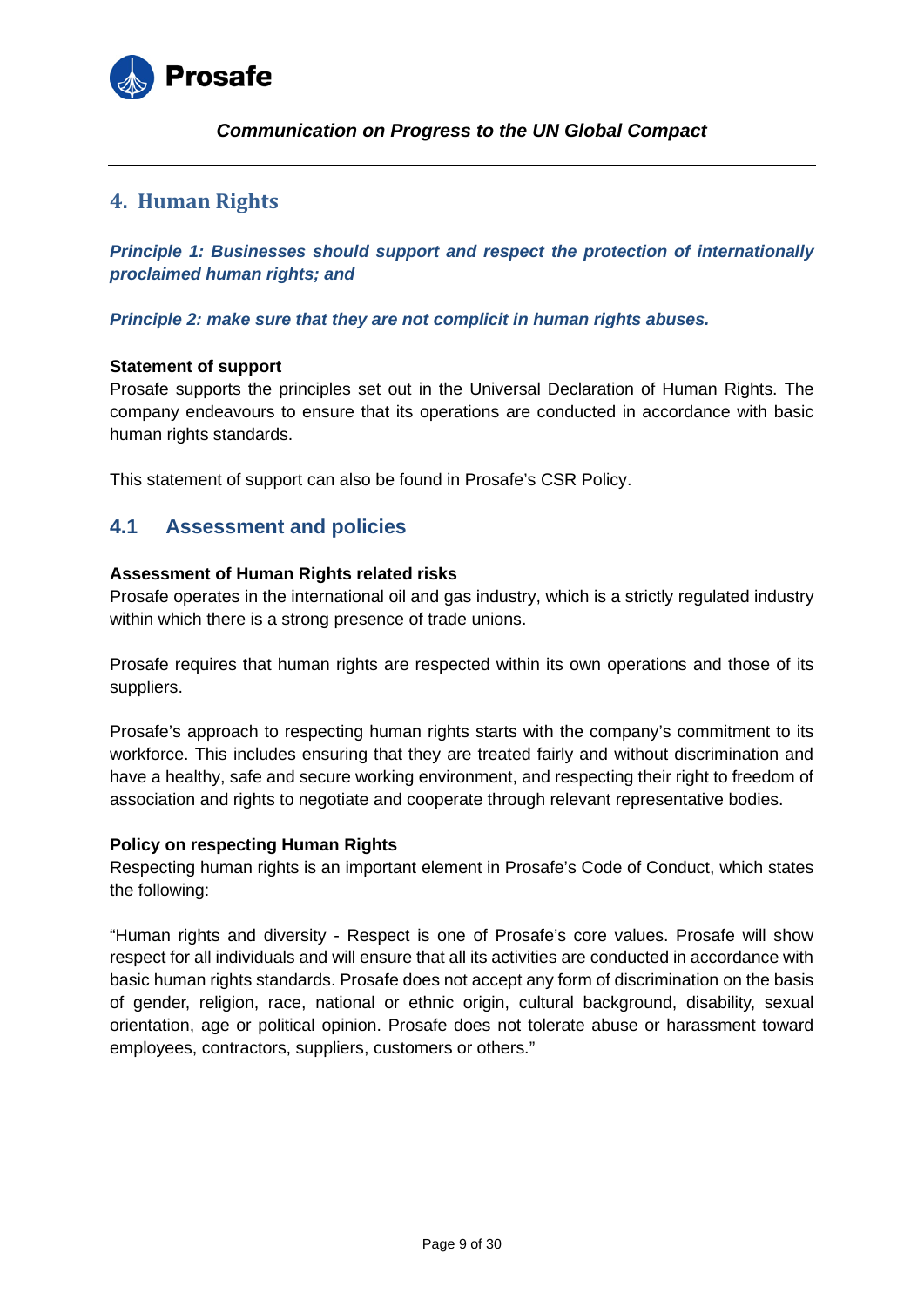

## <span id="page-9-0"></span>**4.2 Implementation**

## **Annual appraisal dialogues**

It is the company's aim that, in addition to regular discussions, employees should meet with their line managers on at least an annual basis to review individual work performance and the achievement of personal objectives, giving and receiving feedback and setting objectives for the following year.

#### **Mandatory e-learning**

Prosafe's e-learning program for human right and labour standards is mandatory for employees, consultants and agency personnel.

## **Suppliers**

Suppliers are expected to:

- respect all individuals and basic human rights standards
- comply with applicable laws and regulations
- conduct their business without bribery or corruption
- engage in fair competition
- uphold labour standards and prevailing trade union agreements (if applicable)
- uphold and support Prosafe's Core Values and Code of Conduct

## **Partnerships**

Prosafe has made substantial donations to various social programmes in countries where the company conducts its business activities. Since 2006, Prosafe has had a long-term cooperation with SOS Children's Villages, and donations have been made to SOS Children's Villages in Nigeria, Brazil, Mexico and the Philippines. These donations have financed the building and running of a number of family houses and the running of a family programme in the Philippines.

As a consequence of the downturn in the oil & gas sector followed by reduced demand for Prosafe's services as well as significant lay-offs across the company, donations has been substantially reduced since 2017.

## <span id="page-9-1"></span>**4.3 Measurement of outcomes**

Since Prosafe became a member of UN Global Compact in October 2008, the company has increased its focus on ensuring that human rights are supported and respected in the course of carrying on its business, and that Prosafe is not complicit in human rights abuses.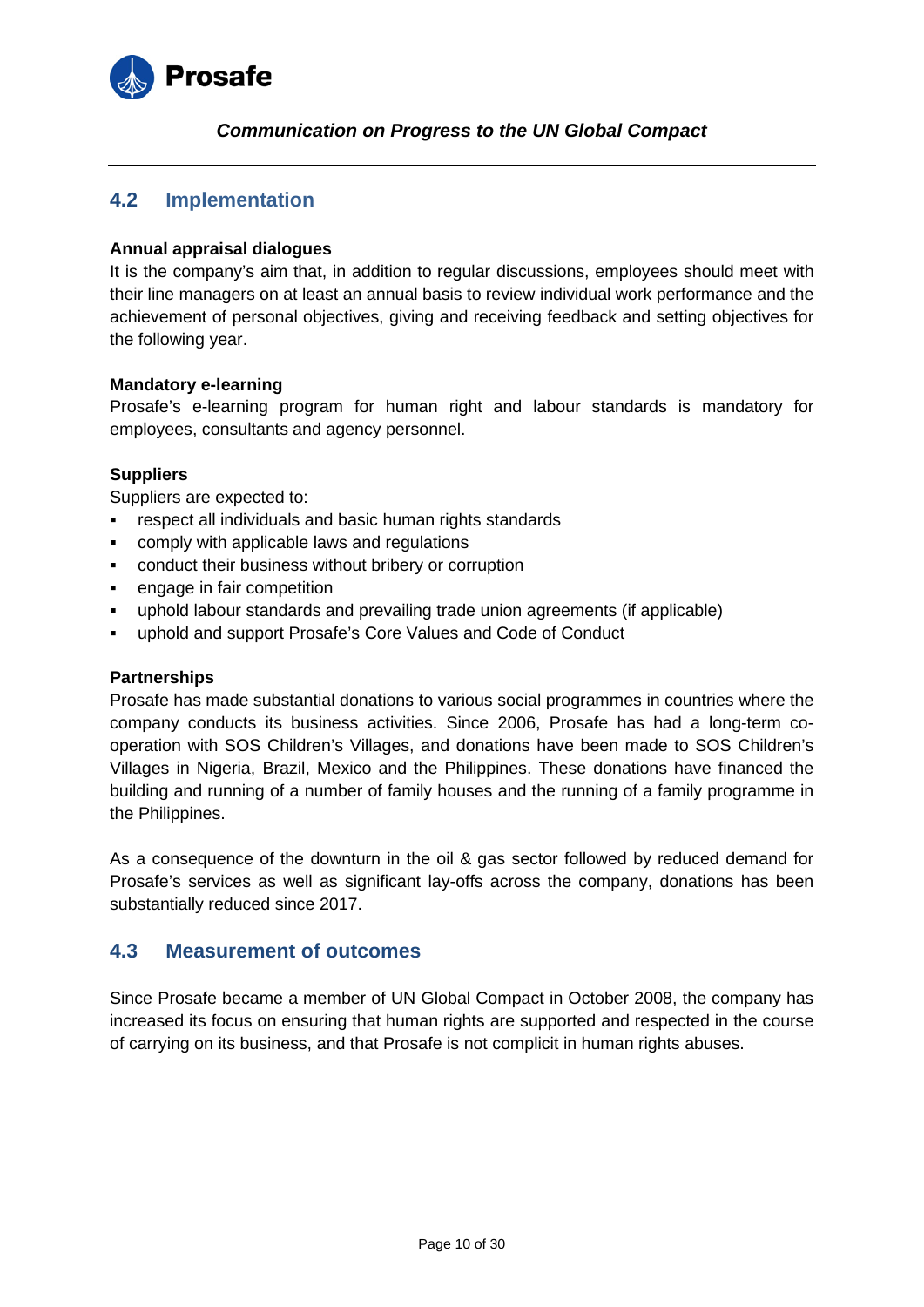

## **Response to Human Rights violations**

No legal claims have been received from any employee in respect of any violation of human rights, and no breaches of the Code of Conduct in relation to human rights in 2021.

## <span id="page-10-0"></span>**4.4 Goals**

| Review of 2021 goals                                                                                                                                                                                                                                                    | <b>Status</b>                                                                                                                                         |
|-------------------------------------------------------------------------------------------------------------------------------------------------------------------------------------------------------------------------------------------------------------------------|-------------------------------------------------------------------------------------------------------------------------------------------------------|
| 2021 goal to mirror that of 2020, to continue to encourage<br>and support all staff to complete e-learning programme, even<br>during high peaks of operational activity. Aim to generate and<br>stimulate conversations around Human Rights within the<br>organisation. | Ongoing process including<br>the review of the formal<br>onshore training matrix<br>identifying minimum CBT<br>on Human Rights &<br>Labour Standards. |
| 2022 goals                                                                                                                                                                                                                                                              |                                                                                                                                                       |
| Continue to encourage and support the e-learning program<br>for human rights and labour rights.                                                                                                                                                                         |                                                                                                                                                       |
| Broaden supplier audits to comply with and be able to report<br>on the Norwegian Transparency Act.                                                                                                                                                                      |                                                                                                                                                       |
| Continue to conduct Employee Engagement Surveys in order<br>to gain insight on what is engaging (and disengaging) our<br>employees and be able to initiate the required actions.                                                                                        |                                                                                                                                                       |
| Finalize a Human Rights Policy.                                                                                                                                                                                                                                         |                                                                                                                                                       |
| Finalize a Diversity & Equality Policy.                                                                                                                                                                                                                                 |                                                                                                                                                       |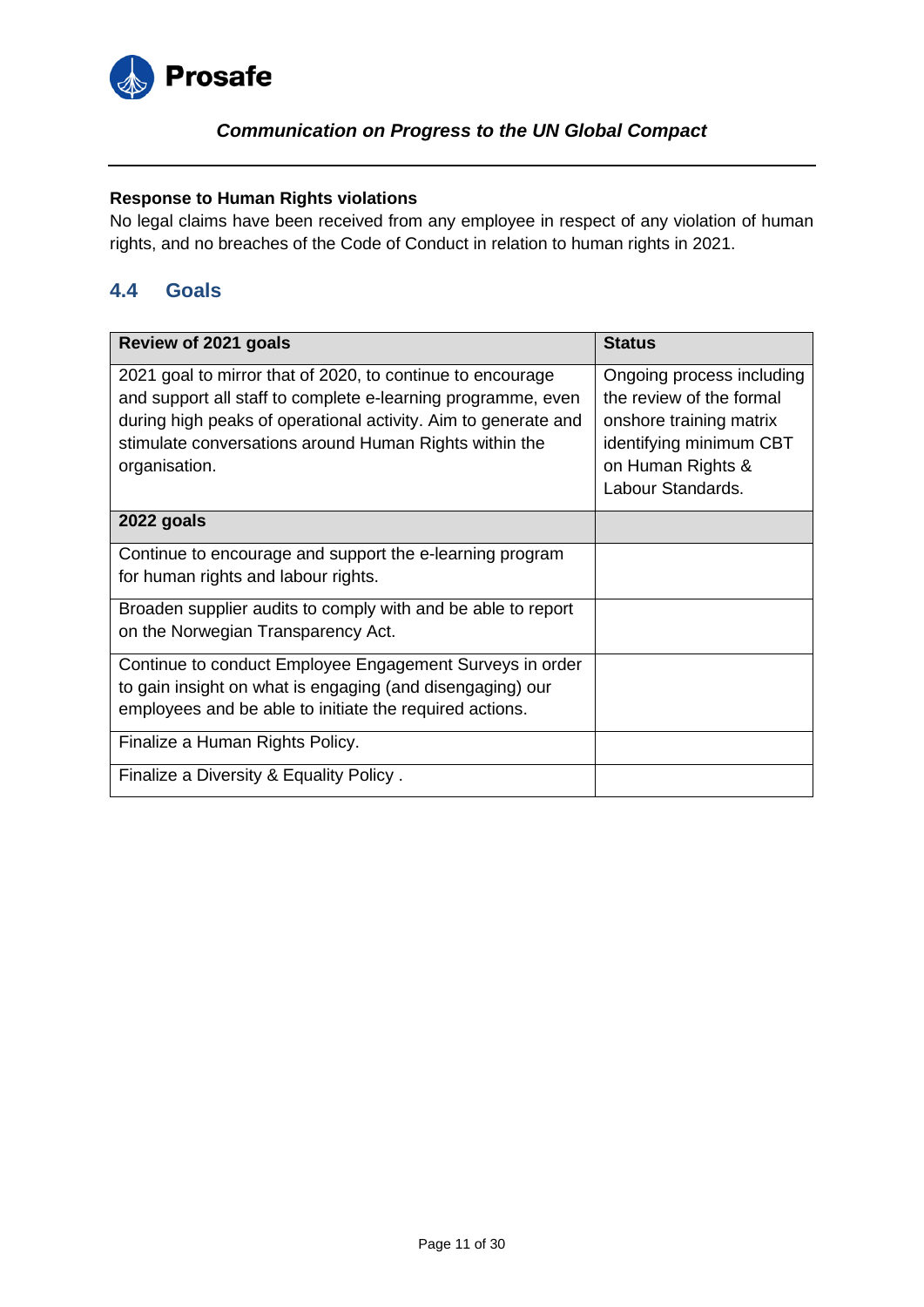

## <span id="page-11-0"></span>**5. Labour**

*Principle 3: Businesses should uphold the freedom of association and the effective recognition of the right to collective bargaining;*

*Principle 4: the elimination of all forms of forced and compulsory labour;* 

*Principle 5: the effective abolition of child labour; and* 

*Principle 6: the elimination of discrimination in respect of employment and occupation.* 

#### **Statement of support**

Prosafe respects and promotes the four fundamental principles and rights at work as described in the International Labour Organisation ("ILO") Core Conventions:

- freedom of association and the effective recognition of the right to collective bargaining
- elimination of all forms of forced or compulsory labour
- **EXECTED** effective abolition of child labour
- elimination of discrimination in respect of employment and occupation

## <span id="page-11-1"></span>**5.1 Assessment and policies**

#### **Assessment of labour-related risks**

Prosafe operates in the international oil and gas industry. This is a strongly regulated industry, with a strong presence of trade unions. The knowledge and training required in order to be allowed to work offshore and the application of national tariff agreements eliminate the possibility for using child labour.

Prosafe aims to ensure compliance with labour laws, rules and regulations in all the geographical areas and jurisdictions it operates in. It is Prosafe's understanding that the International Labour Organisation Core Conventions are respected within its own operations, and within the operations of its suppliers, consultants and other business partners.

#### **Policy for Corporate Social Responsibility**

Prosafe's Policy for Corporate Social Responsibility draws on the key conventions of the International Labour Organisation. The policy states the following regarding labour standards:

#### **Freedom of association**

Prosafe respects the freedom of association and the right to collective bargaining.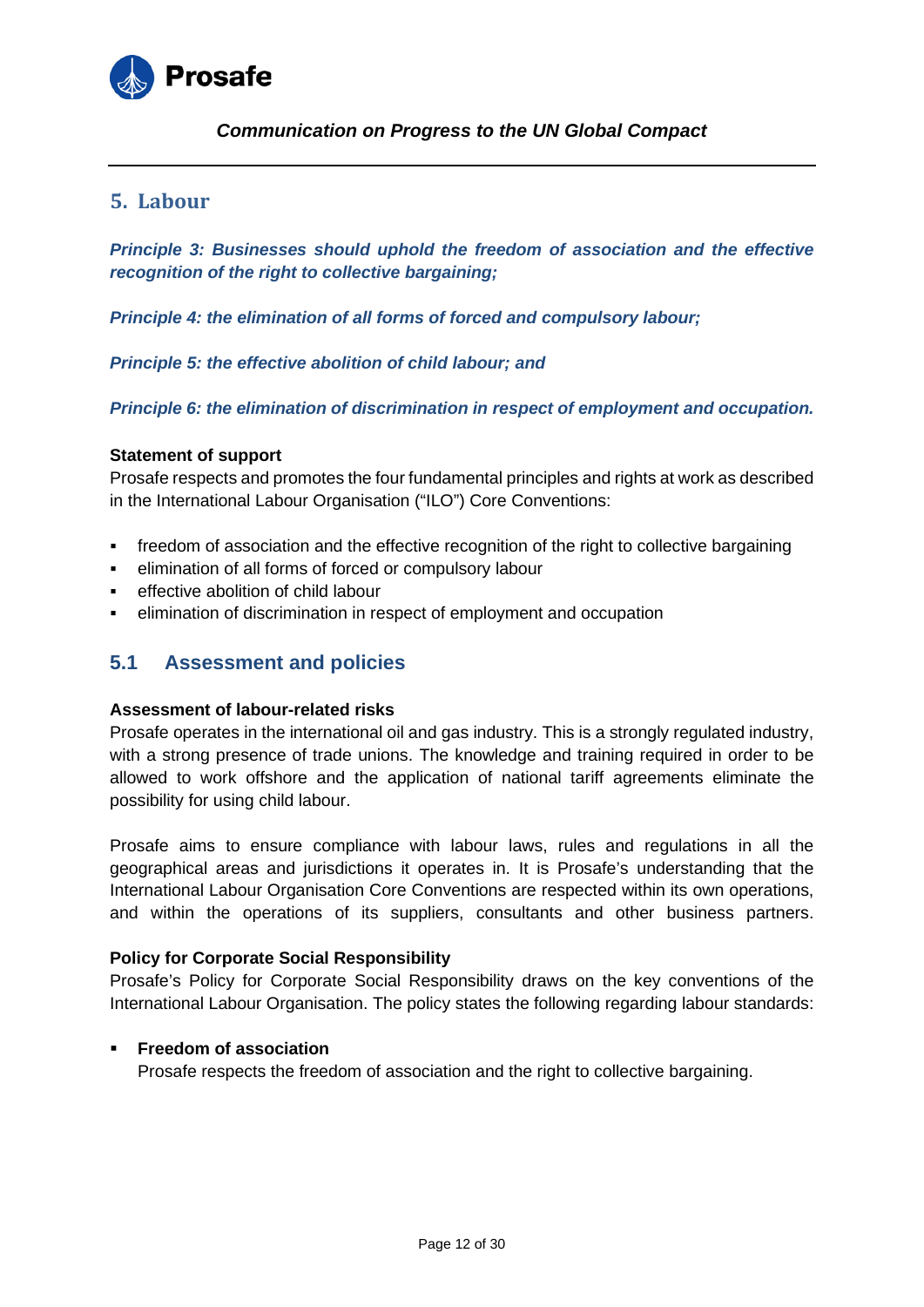

#### **Elimination of all forms of forced labour**

Prosafe requires that all employees enter into employment with the company of their own free will. The company does not accept any form of forced or compulsory labour.

#### **Abolition of child labour and young workers**

Prosafe will not employ children or support the use of child labour, except as part of government approved youth training schemes (such as work-experience programmes).

#### **Elimination of discrimination**

Prosafe does not accept any form of discrimination on the basis of gender, religion, race, national or ethnic origin, cultural background, disability, sexual orientation, age or political opinion. Employment related decisions shall be based on relevant and objective criteria.

#### **Working hours**

Prosafe will comply with all applicable local and national standards on working hours and overtime.

#### **Remuneration**

Prosafe will ensure that wages paid at least meet local and international legal minimum standards concerning wages and benefits including compensation for overtime.

## **Notification**

Prosafe aims to always give fair notice to employees of significant changes that could substantially affect them.

#### **Policy for Human Resources**

Prosafe's Policy for Human Resources is based on Prosafe's Core Values and Code of Conduct.

In accordance with its Core Values and Code of Conduct, Prosafe shall:

- **Promote respect and tolerance amongst the whole workforce. The company values** diversity and strives to ensure that every employee has an equal opportunity to succeed without fear of discrimination on the basis of gender, religion, race, national or ethnic origin, cultural background, disability, sexual orientation, age or political opinion. Recruitment, selection and promotion related decisions shall solely be based on relevant and objective criteria.
- Ensure that cases of abuse and harassment towards employees are addressed appropriately.
- Endeavour to continuously develop employees' knowledge and skills through effective training and facilitate arrangements for their professional and personal development.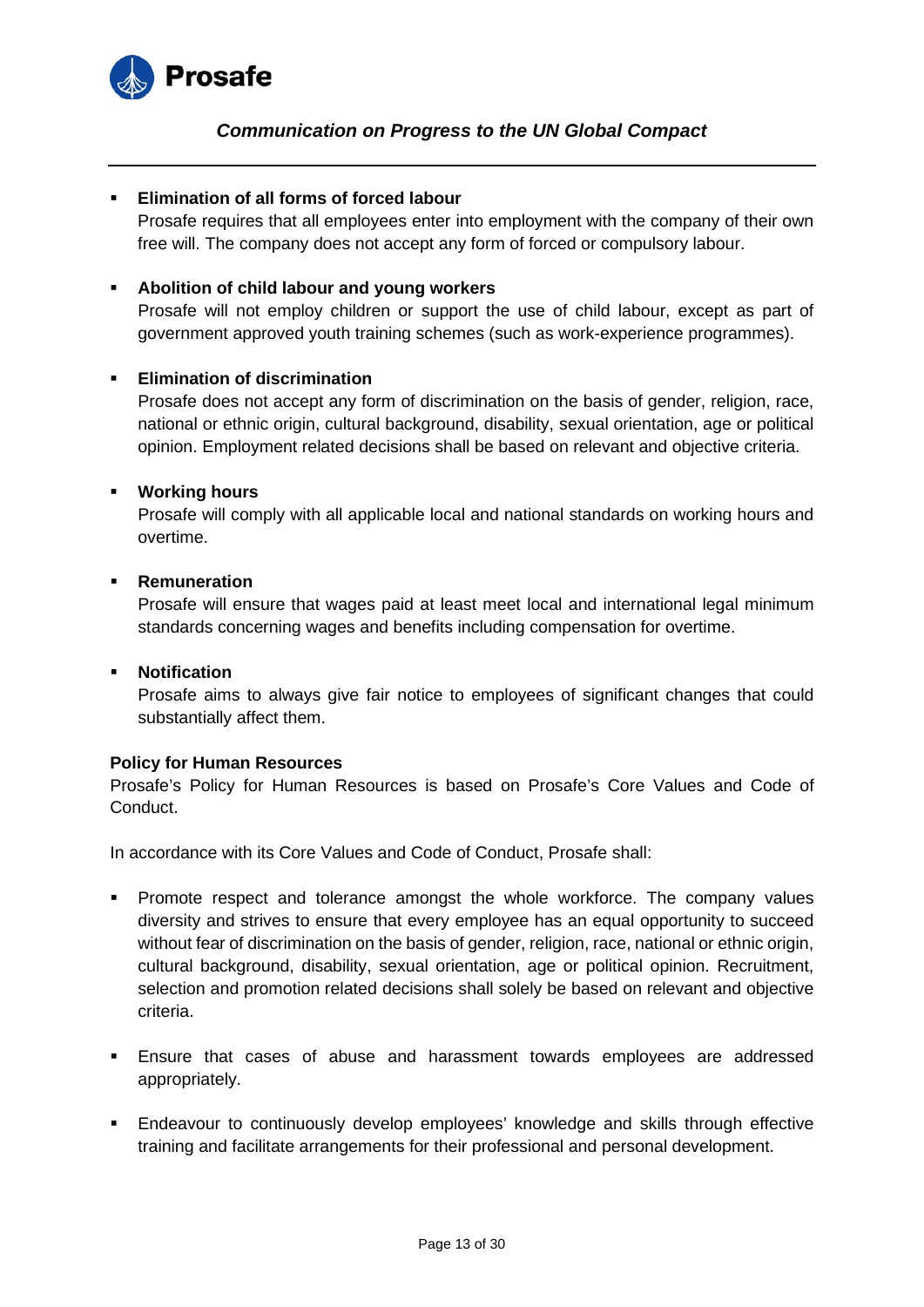

- seek to provide a stimulating working environment and to maintain strong levels of employee motivation by offering challenging and meaningful job opportunities. Prosafe will encourage personal achievement and growth, through continuously seeking to develop employees' knowledge and skills throughout their career.
- encourage a good balance between the employee's personal and professional life. The company supports flexible working conditions as appropriate, whenever this is feasible.
- strive to provide a safe and secure working environment for all. The company will seek to develop a workplace which is healthy, challenging and motivating.
- maintain effective employee communications at all levels and encourage open and honest dialogue between all individuals, groups, and management teams.

## <span id="page-13-0"></span>**5.2 Implementation**

Employees in all geographical locations have the right to be heard and represented, and to form and join trade unions of their own choice. This is part of Prosafe's commitment to human and labour rights.

Prosafe encourages employee involvement and keeps its employees updated through emails, regular intranet updates and town hall meetings with Q&A sessions.

For organisational changes that affect the company's employees, Prosafe observes national legislation on the minimum requirements of notification period in the countries where the company operates.

## **Mandatory e-learning**

Prosafe's e-learning program for human right and labour standards is mandatory for employees, consultants and agency personnel.

## **Employee surveys**

Prosafe conducted two global employee engagement surveys in 2021.The surveys consisted of questions categorised into the following subject areas: Employee Engagement, Strategic Leadership, People Leadership, Performance, Communication, Growth & Development, Reward & Recognition, Improvement/Changes, Covid-19 and Remote Working Practices.

The average 2021 score for each subject area was compared against the average 2020 score to identify if there had been a positive or negative change between the surveys. In general, across the majority of survey subject areas there has been a positive change in what has been a challenging year for the company. However, this change has been small and there is room for further improvement.

Based on the feedback received, management evaluates which improvement areas to focus on in the following year.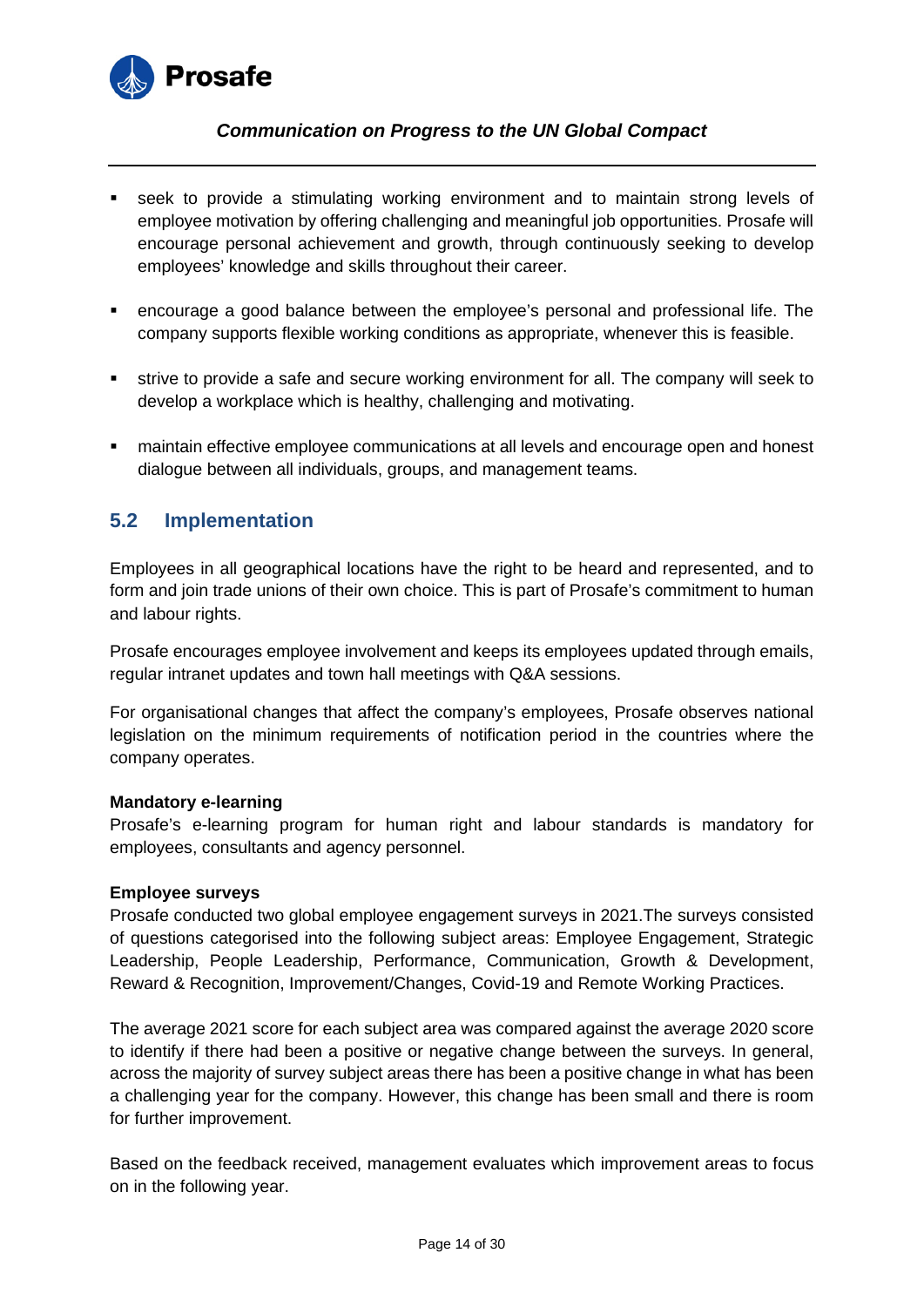

#### **Suppliers**

We encourage our suppliers to:

- ensure that child labour or forced labour does not occur in their organisation and that they encourage their suppliers and other business partners to do likewise.
- give high priority to basic employee rights such as the entitlement to collective bargaining, to receive minimum wage and to have regulated working hours.

## <span id="page-14-0"></span>**5.3 Measurement of outcomes**

Since Prosafe became a member of UN Global Compact in October 2008, the company has increased and intensified its focus on labour standards and in ensuring that the four fundamental principles and rights at work as described in the ILO Core Conventions are respected and promoted.

All new employees are given an introduction to Prosafe's commitment to labour standards as part of the group-wide training of new employees.

## **Collective bargaining**

The following collective bargaining agreements were in force during 2021:

- Norwegian Maritime Unions
- Norwegian Ship Owners Association
- Industri Energi

These agreements will continue to operate during 2022.

#### **Diversity and equality**

Prosafe's diverse and talented workforce is one of the company's most important competitive advantages in satisfying clients' requirements. Attracting, developing and retaining the best employees regardless of gender, religion, national or cultural background or age gives the company access to new ideas, promotes better decision making, and creates a workforce that understands and mirrors the company's clients and the world at large.

Prosafe's workforce comprised 103 employees at the end of 2021 (average 97), compared with 99 in the previous year (average 111). This reflects the adjustment of the organisation and its operating model whereby a significant number of activities were outsourced to external providers. Prosafe operates on an activity driven method, where headcount will increase and decrease as contracts dictate, and the majority of these peaks and troughs are now managed via the external suppliers, most evidently the crewing provider.

Prosafe's global presence was reflected in the fact that its employees came from 25 countries around the world.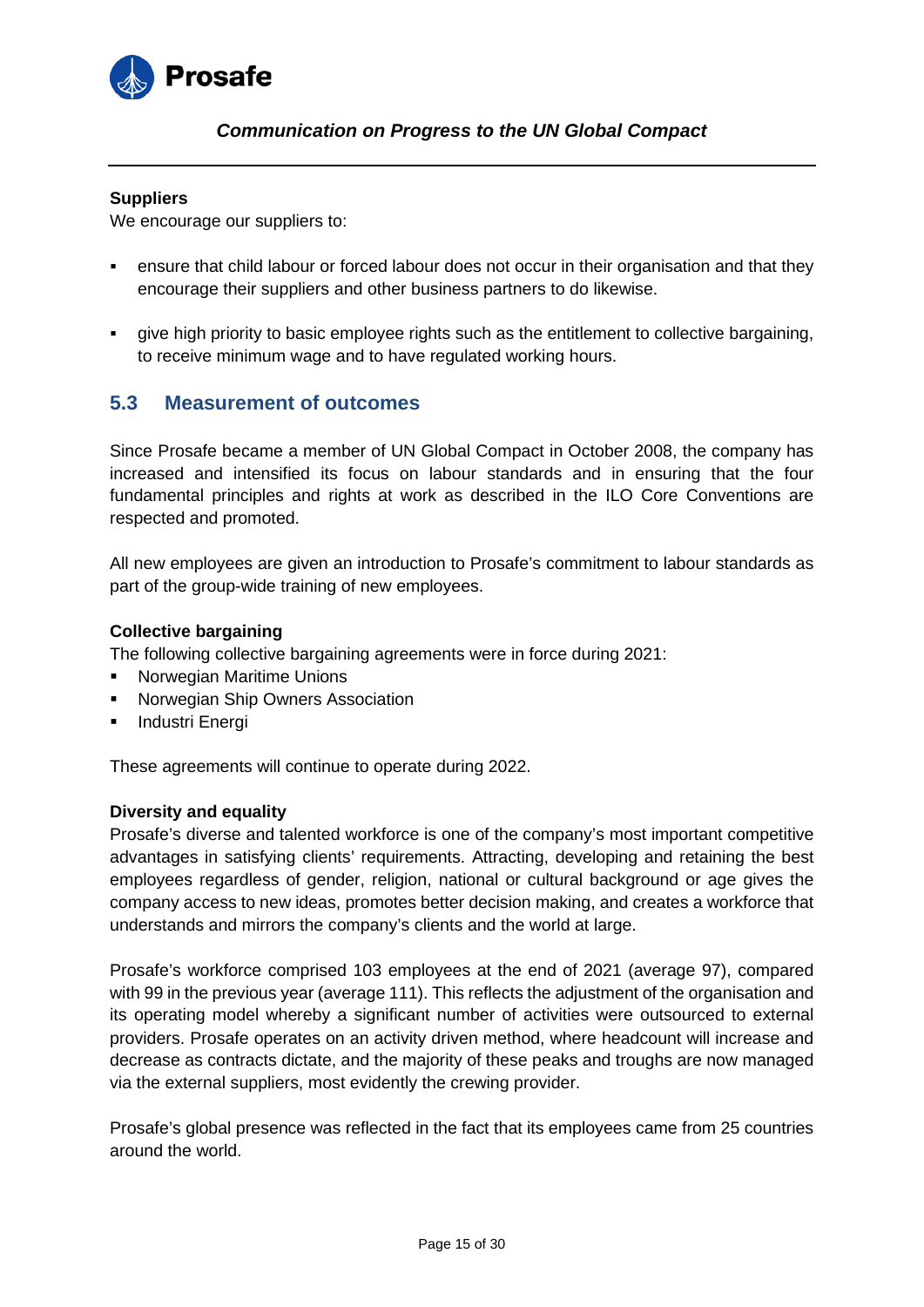

#### **Labour retention**

The overall voluntary employee turnover in the group was 11.23 per cent in 2021, compared with 8.06 per cent in 2020. This increase is due to uncertainty caused by a lengthy financial restructuring process and related to Covid-19.

#### **Gender equality**

The company's policy is that full equality should exist between women and men. However, men have traditionally made up a greater proportion of the recruitment base for offshore operations, and this is reflected in Prosafe's gender breakdown. As at 31 December 2021, women accounted for 26.2% of the overall workforce and 40.3% of the onshore employees. Women constituted 26.3% of the managers as at 31 December 2021. Women accounted for 50% Prosafe's Board of Directors.

#### **Implementation of policies**

Policy implementation is monitored continually through regular meetings of the management, quarterly business reviews, and monitoring and evaluation of various key performance indicators.

#### **Response to Labour Standards violations**

There have not been any reported possible breaches of labour standards since Prosafe became a participant of the UN Global Compact in October 2008.

No legal claims were made in 2021 against the company by any employee regarding a breach of labour standards.

## <span id="page-15-0"></span>**5.4 Goals**

| Review of 2021 goals                                       | <b>Status</b>                 |
|------------------------------------------------------------|-------------------------------|
| The 2021 goal again to reflect that of 2020 - this is an   | Ongoing process including     |
| ongoing exercise which should not end on completion of the | the review of the formal      |
| e-learning programme, look to create an open dialogue      | training<br>matrix<br>onshore |
| within the Company.                                        | identifying minimum CBT on    |
|                                                            | Human Rights & Labour         |
|                                                            | Standards.                    |
| Complete the roll out of the new Atlas Competence          | Good progress with the        |
| Programme (ACP) a new outsourced Competence                | ACP, although decision        |
| Assurance System that will be launched in March 2021.      | made late-2021 to insource    |
| Developed to IMCA standards, this portal will be used to   | competence assurance          |
| manage the Competence of all offshore crew, staff and      | tracking through a Prosafe    |
| agency and fully managed by Atlas Professionals.           | 'One-HR' project. Data will   |
|                                                            | be owned and fully visible    |
|                                                            | to Prosafe albeit accessible  |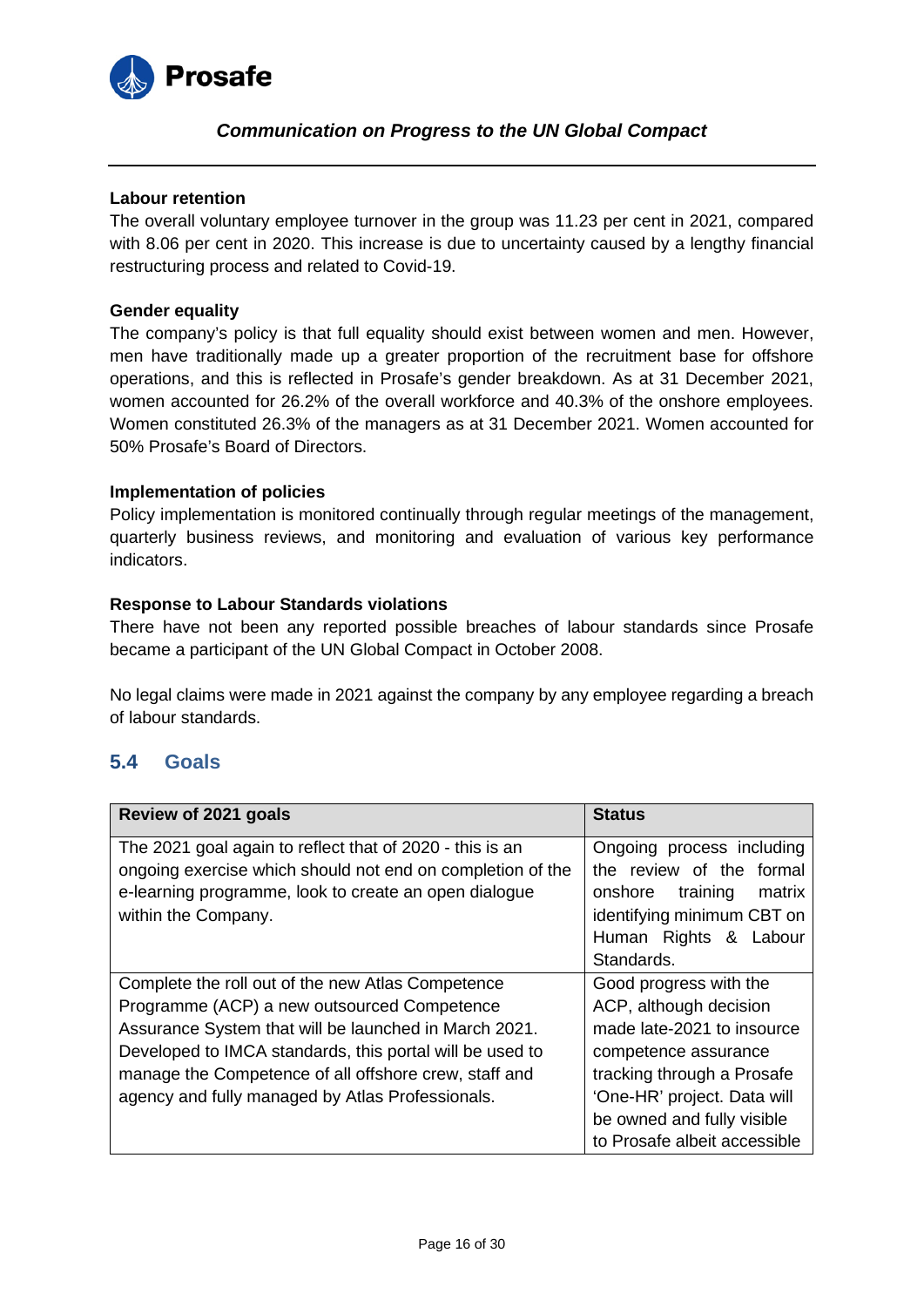

|                                                                                                                                                                                  | to various 3 <sup>rd</sup> party crewing<br>providers. |
|----------------------------------------------------------------------------------------------------------------------------------------------------------------------------------|--------------------------------------------------------|
| 2022 goals                                                                                                                                                                       |                                                        |
| Finalise and implement Prosafe 'One-HR' system.                                                                                                                                  |                                                        |
| Continue to encourage and support the e-learning program<br>for human rights and labour rights.                                                                                  |                                                        |
| Continue to conduct Employee Engagement Surveys in<br>order to gain insight on what is engaging (and disengaging)<br>our employees and be able to initiate the required actions. |                                                        |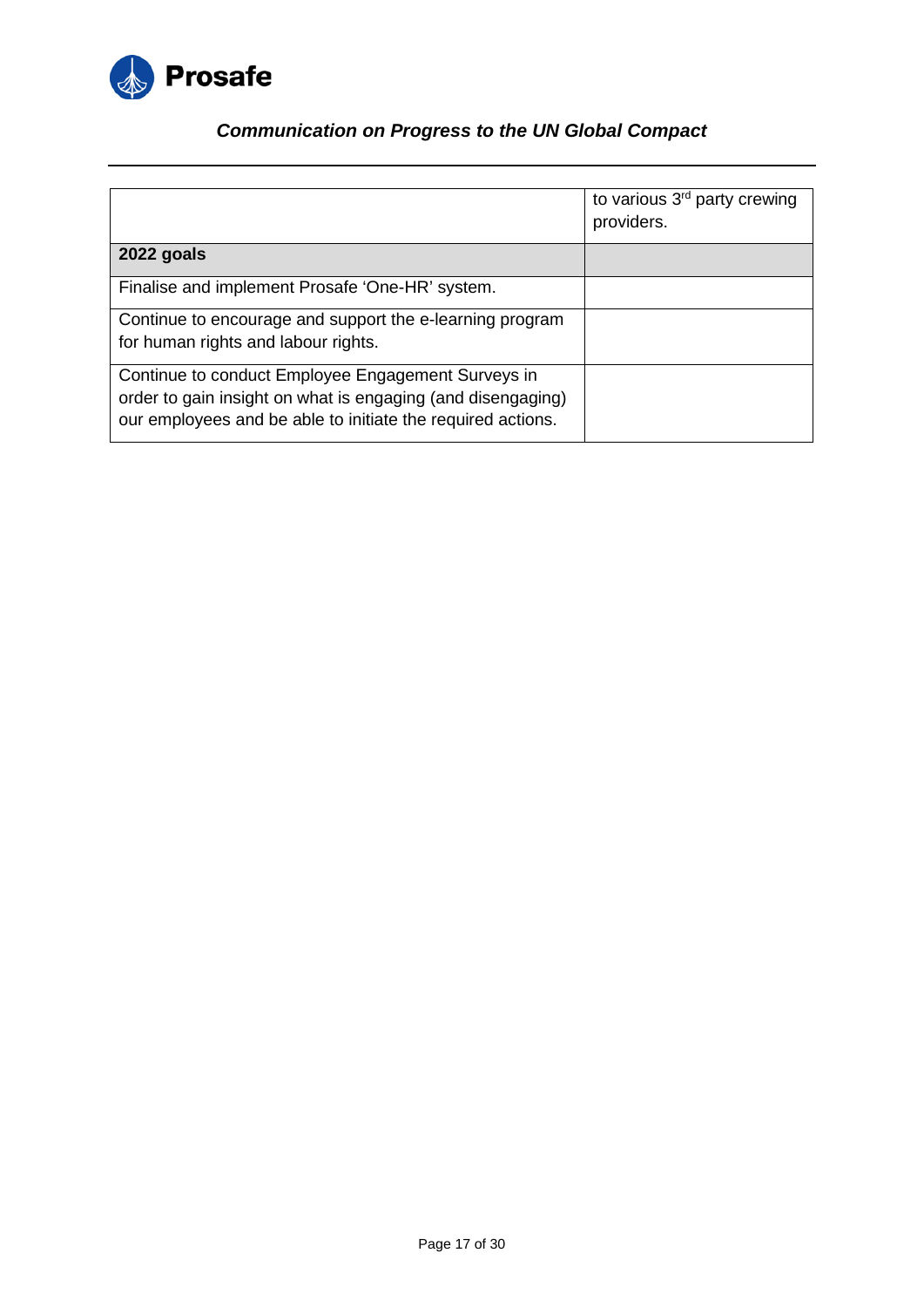

## <span id="page-17-0"></span>**6. Environment**

*Principle 7: Businesses should support a precautionary approach to environmental challenges;*

*Principle 8: undertake initiatives to promote greater environmental responsibility; and* 

*Principle 9: encourage the development and diffusion of environmentally friendly technologies.*

#### **Statement of support**

Included in Prosafe's Core Values is the following statement relating to protection of the environment:

Prosafe respects and promotes UN Global Compact's three fundamental principles regarding the environment and will:

- support a precautionary approach to environmental challenges;
- undertake initiatives to promote greater environmental responsibility; and
- encourage the development and diffusion of environmentally friendly technologies.

## <span id="page-17-1"></span>**6.1 Assessment and policies**

#### **Assessment of environmental risks**

Prosafe owns and operates a fleet of accommodation vessels and supports installations in the offshore oil and gas industry. The oil and gas industry is an industry with a strong focus on protecting the natural environment.

National authorities require companies operating in their waters to demonstrate compliance with strict rules and regulations. In addition to complying with national laws, Prosafe has internal policies and guidelines for risk management based on international standards.

Prosafe conducts Environmental Impact Assessments for each of the vessels that the company manages or operates prior to entering into new business activities, new geographical areas or new contracts. These assessments take into account the mode of operation of the vessel together with generic geographical considerations. Local assessments are typically performed with clients who will usually be operating under the terms of an operators permit.

## **Policy for Health, Safety, Security, Environment and Quality (HSSEQ)**

Prosafe's policy for Health, Safety, Security, Environment and Quality (HSSEQ) states that the company is committed to minimising risk and harm to the personnel, the environment and assets and adopts a "zero mind-set" in respect of these matters.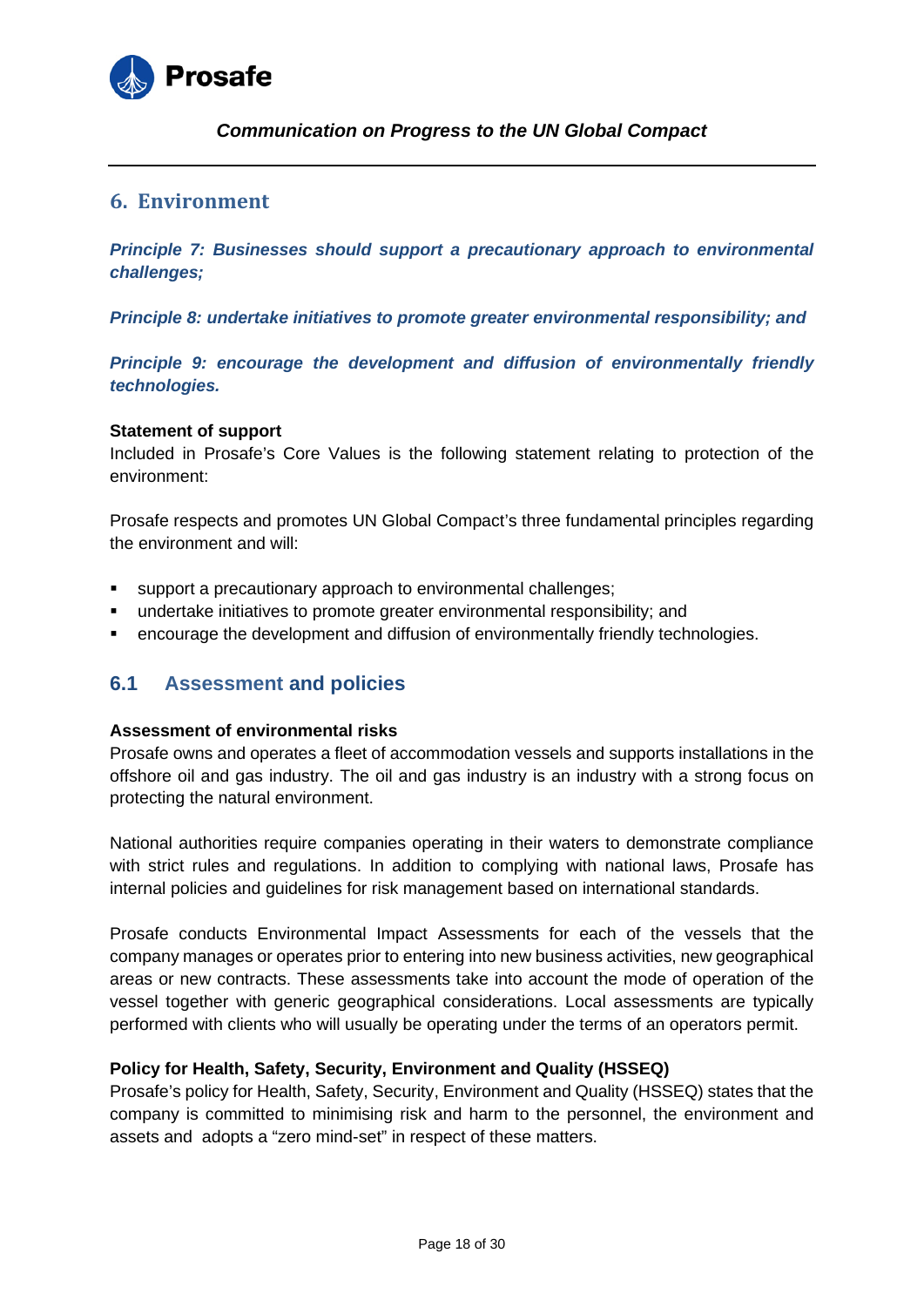

Prosafe shall:

- ensure compliance with applicable legislation or higher voluntary standards to which Prosafe may subscribe;
- implement a systematic approach to HSSEQ through an integrated management system that demonstrates a systematic approach to risk management throughout all of Prosafe's activities;
- promote a culture where stakeholders can participate and demonstrate their individual commitment to safe working practices and a safe working environment;
- set goals and objectives for continual improvement of Prosafe's management systems, its assets and the services the company provides to its clients;
- report and investigate all incidents and implement remedial actions;
- measure its performance through internal monitoring and review and allow for the transfer of information and best practices across all levels of the company;
- select contractors and suppliers that perform to Prosafe's HSSEQ requirements.

## <span id="page-18-0"></span>**6.2 Implementation**

## **Integrated Management System**

Environmental management is at the core of Prosafe's Integrated Management System. By integrating environmental considerations in its risk assessments, the company endeavours to minimise the impact of its day-to-day operations on the environment.

Prosafe produces Environmental Impact Assessments for each of the vessels the company manages or operates. The assessments take into account the mode of operation of the vessel together with generic geographical considerations. Local assessments are typically performed with the clients who will usually be operating under the terms of an operator's permit.

Prosafe cooperates actively with clients, suppliers, consultants and other business partners to set in-house goals, make continuous improvements to its own routines and shape attitudes towards protecting the natural environment from pollution by its operations. All accidental discharges and emissions are reported and followed up.

## **Energy management**

In 2021, Prosafe further increased its focus on the energy management side of environmental management and started a process to implement the requirements of ISO 50001 Energy Management with the intention to secure ISO 50001 accreditation.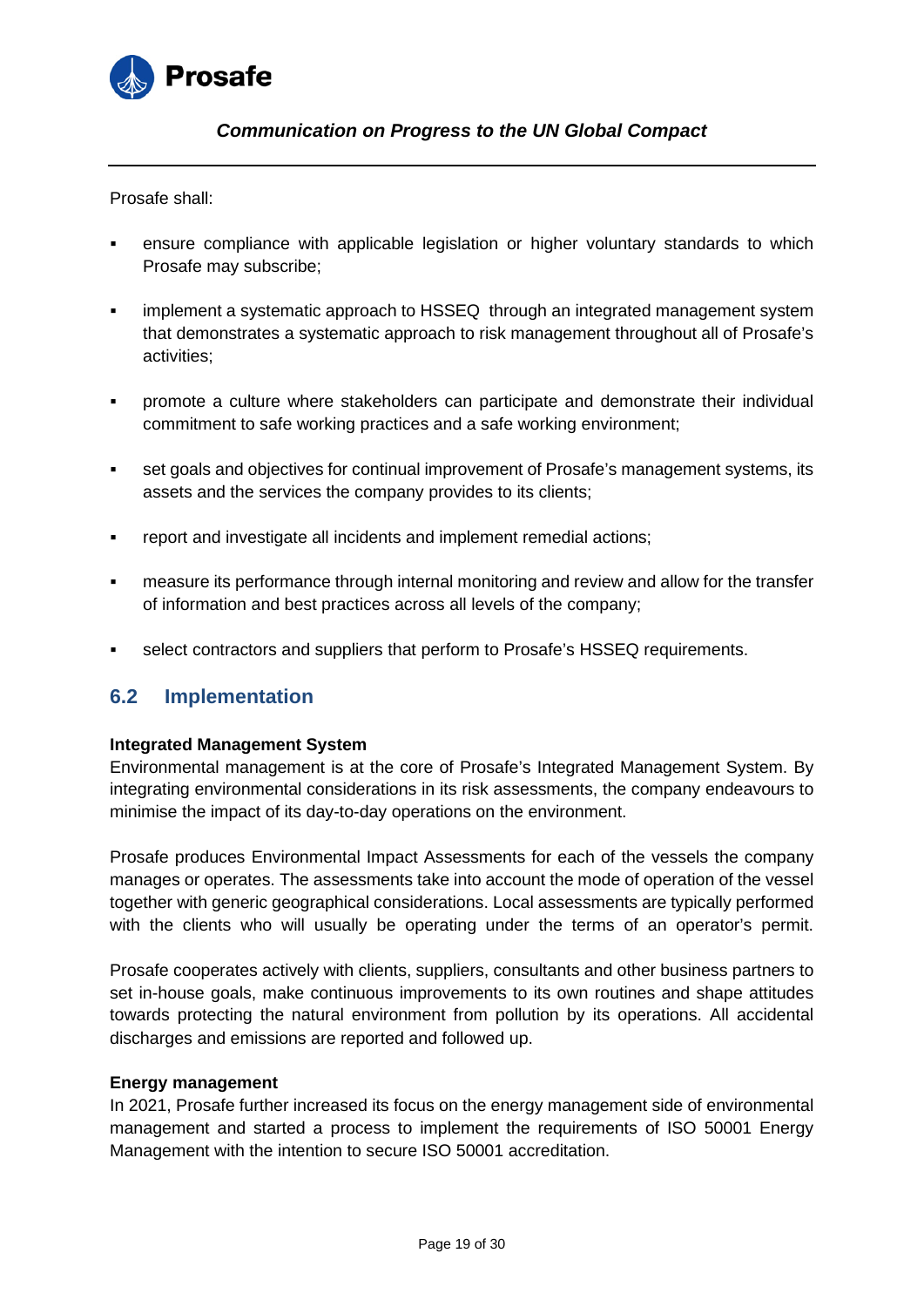

All formal audits were successfully concluded during 2021 and the company received formal ISO 50001 certification in January 2022.

## **Reducing the company's ecological footprint**

Prosafe is seeking solutions to reduce emissions in order to reduce its impact upon the environment. The dominant part of the emissions is linked to fuel consumption. The company is targeting a 50 per cent lower fuel consumption by 2030 and believes that this is achievable without compromising safety.

Several initiatives were started in 2021 with initial focus on two vessels, the Safe Zephyrus and Safe Boreas:

- Implementation of a "2+1" split on the engines, meaning that the 3-split on the engines are modified so that we can reduce the number of running engines from 3 to 2. This is expected to reduce fuel consumption by  $10 - 15$  per cent by improving the efficiency of the engines.
- Finalized ISO 500001 certification, including mapping and monitoring of the energy consumption in real-time.
- **IMPLEMENTED EXAGGE IMMOGE THE CONST THE CONST THE CONST** Implemented advisory software tools to help the crews to reduce energy consumption.
- Built a roadmap of additional measures that can be implemented over the coming years. Several ideas are currently being evaluated and will be put forward for decision in the first half of 2022.

These initiatives will be rolled forward to other vessels over the next years.

Prosafe's vessels have International Air Pollution Prevention (IAPP) certificates, International Oil Pollution Prevention (IOPP) certificates and International Sewage Pollution Prevention (ISPP) certificates. These certificates are all issued under the International Convention for the Prevention of Pollution from Ships (MARPOL) and are subject to periodic survey.

#### **Greenhouse gas emissions**

Prosafe calculates its Greenhouse Gas (GHG) emissions according to the GHG protocol. The emissions of CO2, CO, NOx, SO2, CH4 and VOC for the fleet are calculated based on the fleet's diesel consumption. Prosafe's fleet carries low sulphur marine diesel with a maximum sulphur content of 0.1 per cent, which is better than the requirement within MARPOL Annex VI Regulation 14.1 prohibiting the carriage of fuel oil with sulphur content exceeding 0.5 per cent.

It is important to note that the amount of diesel consumed and the resulting emissions will vary largely depending on:

- number of vessels that are under Prosafe's management;
- fleet utilization (i.e. the amount of time that the vessels have been operating);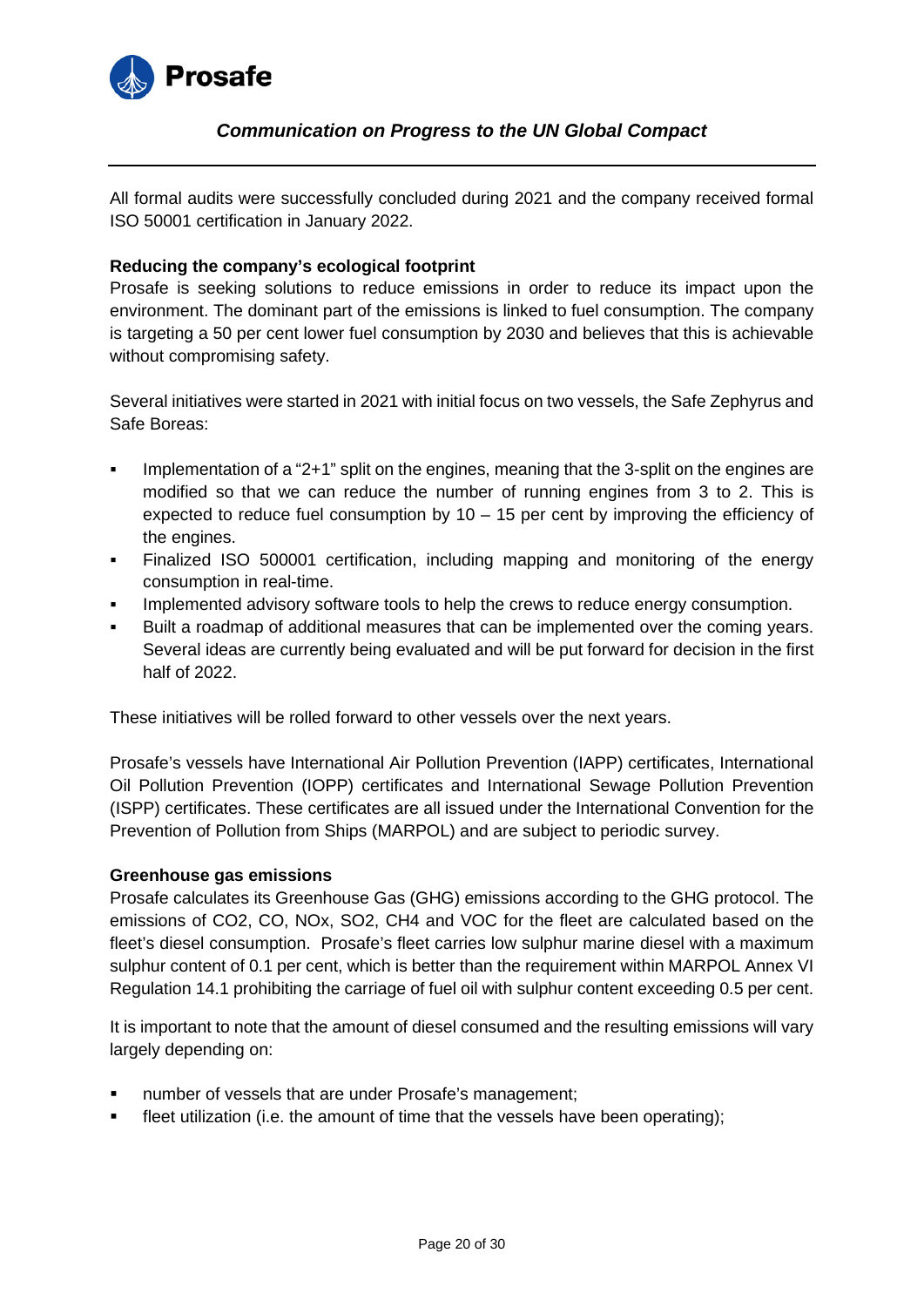

 vessels' operation mode - dynamic positioned vessels maintain their position by means of thrusters and will therefore use far more diesel, and thereby also have substantial higher emissions, than vessels that maintain station by moorings.

The number of vessels that use dynamic positioning (DP) and the number of days that these vessels use DP can vary from year to year.

| Tonnes per year        | 2021    | 2020   | 2019    | 2018    | 2017    |
|------------------------|---------|--------|---------|---------|---------|
| <b>Consumed diesel</b> | 31,461  | 17,836 | 40,858  | 35,486  | 33,250  |
| CO <sub>2</sub>        | 100,678 | 57,075 | 130,746 | 113,555 | 106,400 |
| CO                     | 493     | 280    | 641     | 557     | 522     |
| <b>NOx</b>             | 1,868   | 1,059  | 2,427   | 2,108   | 1,975   |
| SO <sub>2</sub>        | 125     | 71     | 163     | 142     | 133     |
| CH <sub>4</sub>        | 5       | 3      | 7       | 6       | 6       |
| <b>VOC</b>             | 64      | 36     | 82      | 71      | 67      |

## **Spills**

Prosafe had no reportable discharges to the natural environment in 2021. The company's vessels take proactive measures to mitigate the potential for any spills and regularly conduct exercises to test its Oil Prevention Emergency Response & Spill contingency plans.

## **Responsible recycling**

Prosafe continues to high-grade its fleet by selling the oldest and most inefficient vessels for recycling at certified ship recycling yards. In 2021, the Regalia was sold for recycling. In total, eight vessels have been sold for recycling since 2016.

In all cases, Prosafe will adhere to relevant conventions (2009 Hong Kong Convention, 1989 Basel Convention), always adopt best practise, provide financial guarantees and appoint independent recycling yard representation where necessary, until the asset is completely recycled, and conduct extensive diligence when recycling of any asset.

## **Use of chemicals and hazardous substances**

Prosafe has an approved Hazardous Substance list in operation. Where High Risk Hazardous substances or chemicals are identified, the company will seek to substitute these chemicals with lower Hazardous products.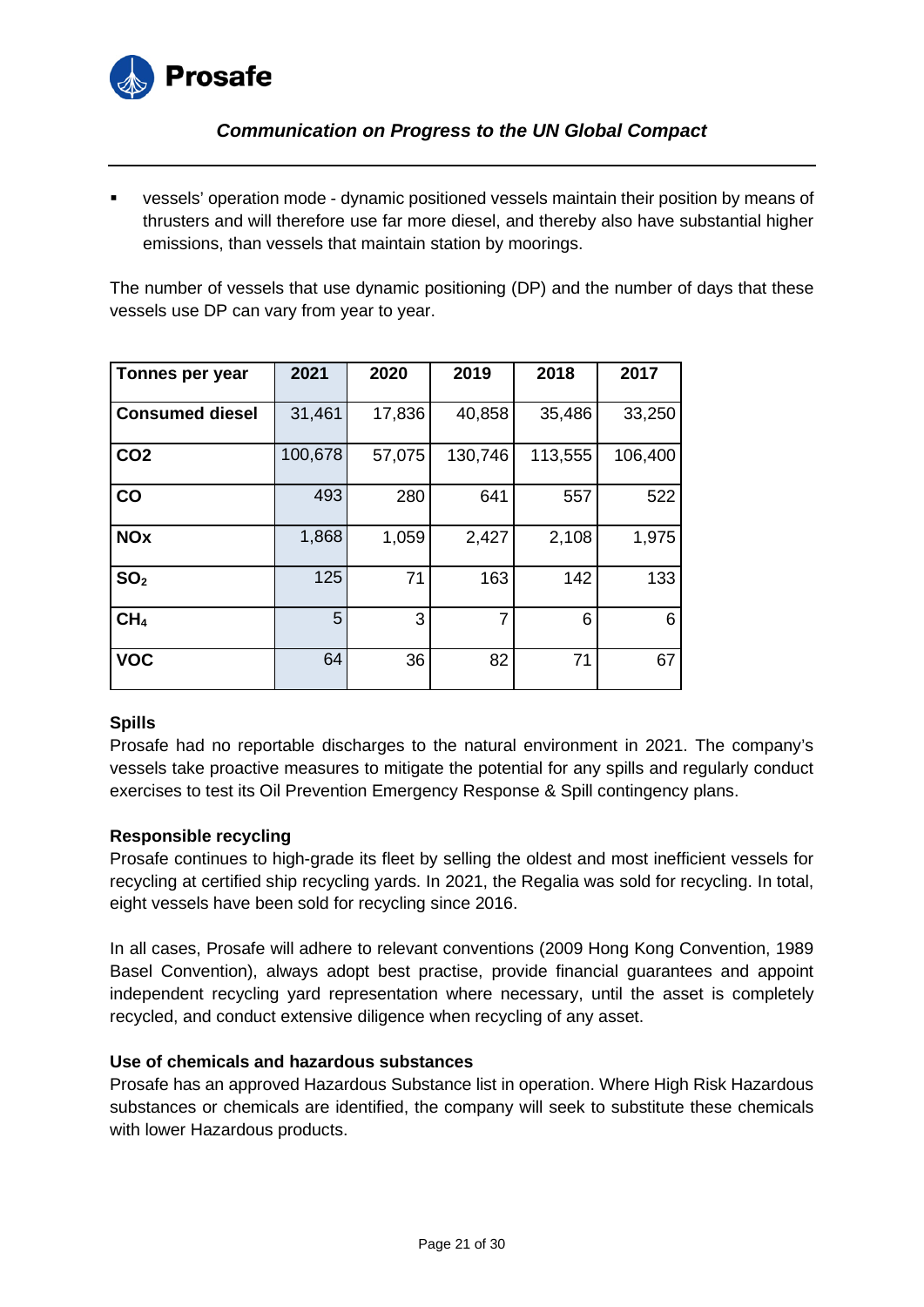

#### **Waste management**

When a Prosafe vessel operates alongside an offshore installation, it co-operates with the waste management requirements within the operator's operational permits.

All Prosafe vessels are subject to MARPOL requirements and have implemented a waste management system that is documented in the Garbage Management Manual. The plan includes assessments of all potential waste products originating on board together with the requirements for waste segregation for transportation ashore.

#### **Ballast water**

Ballast water management for the company's vessels is controlled within the confines of the International Maritime Organisation (IMO) regulations.

Prosafe's vessels have International Ballast Water Management (IBWM) certificates. These certificates are all issued under the International Convention for the Control and Management of Ship' Ballast Water and Sediments and are subject to periodic survey. There has not been any accidental or non-regulatory release of ballast water in 2021.

#### **Discharge of sewage**

The discharge of sewage is controlled within the confines of IMO regulation. All vessels within the fleet have been subject to International Sewage Pollution Prevention (ISPP) surveys and have been issued certification in accordance with MARPOL Annex IV by the relevant Flag.

## **Suppliers**

In the Environmental section of the Approved Supplier Verification Questionnaire, suppliers are encouraged to:

- have an environmental management system in place:
- provide a detailed environmental analysis report;
- monitor emissions;
- describe how they handle waste disposal.

## **Continuous process**

Prosafe aims to instil a zero accident/incident mindset in respect of HSSEQ in its employees, suppliers, consultants and other business partners. In order to achieve this, a number of management tools are included within the company's Integrated Management System:

- vessel safety inductions for all personnel visiting our vessels;
- worksite monitoring to ensure that safe working practices and conditions are in place;
- safety tours to identify risks to persons, detect nonconformities as regards HSSEQ standards, and to encourage all crew members to keep a high focus on safety at all times;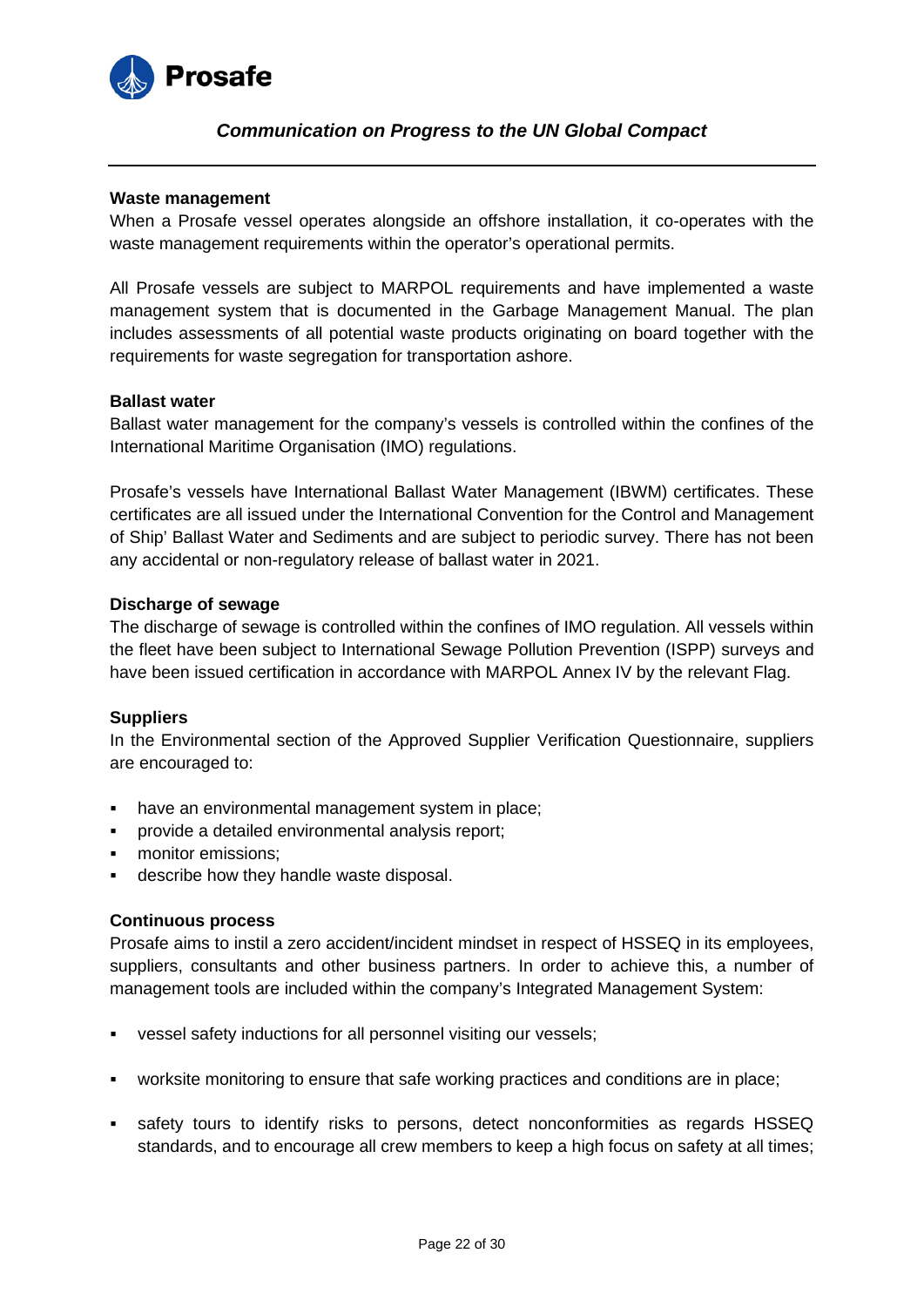

 permit to work audits to ensure that HSSEQ standards are maintained through compliance with the permit to work system.

## <span id="page-22-0"></span>**6.3 Measurement of outcomes**

Since Prosafe became a participant of UN Global Compact in October 2008, the company has intensified the work related to enhancing employee awareness relating to these matters and to minimising the impact of the company's operations on the environment.

## **Safety results**

In 2021, Prosafe recorded zero incidents classified as a Lost Time Injury (LTI), which means the employee was absent from the next work shift because of the injury. The LTI frequency is calculated by multiplying the number of LTIs by 1 million and dividing this by the total number of man-hours worked. In 2021, the LTI frequency was 0, which is the same as in 2020.

#### **Internal and third party audits**

Prosafe measures achievement of continuous improvement through internal audits and external and third-party audits. The audits are also used as tools to ensure that procedures and management systems are properly implemented and observed.

#### **Certification**

The company's Integrated management system is certified to ISO 9001: 2015, ISO 14001:2015 and ISO:45001:2018.

In January 2022, Prosafe received ISO 50001 accreditation.

Prosafe holds a Document of Compliance (DOC) issued on behalf of the Flag states of Singapore and Bahamas Maritime Authorities, demonstrating that the Company's IMS meets the requirements of the International Safety Management (ISM) code and is applied throughout the Company both on- and offshore.

Prosafe's accommodation vessels have been certified to the International Ship and Port Facility Security (ISPS) code.

Prosafe's vessels have IAPP, IOPP and ISPP certificates, all issued under MARPOL. These certificates are subject to periodic renewal surveys.

## **Environmental incidents**

In 2021, Prosafe did not have any accidental discharges to the natural environment, thereby achieving the company's zero accidental discharge target.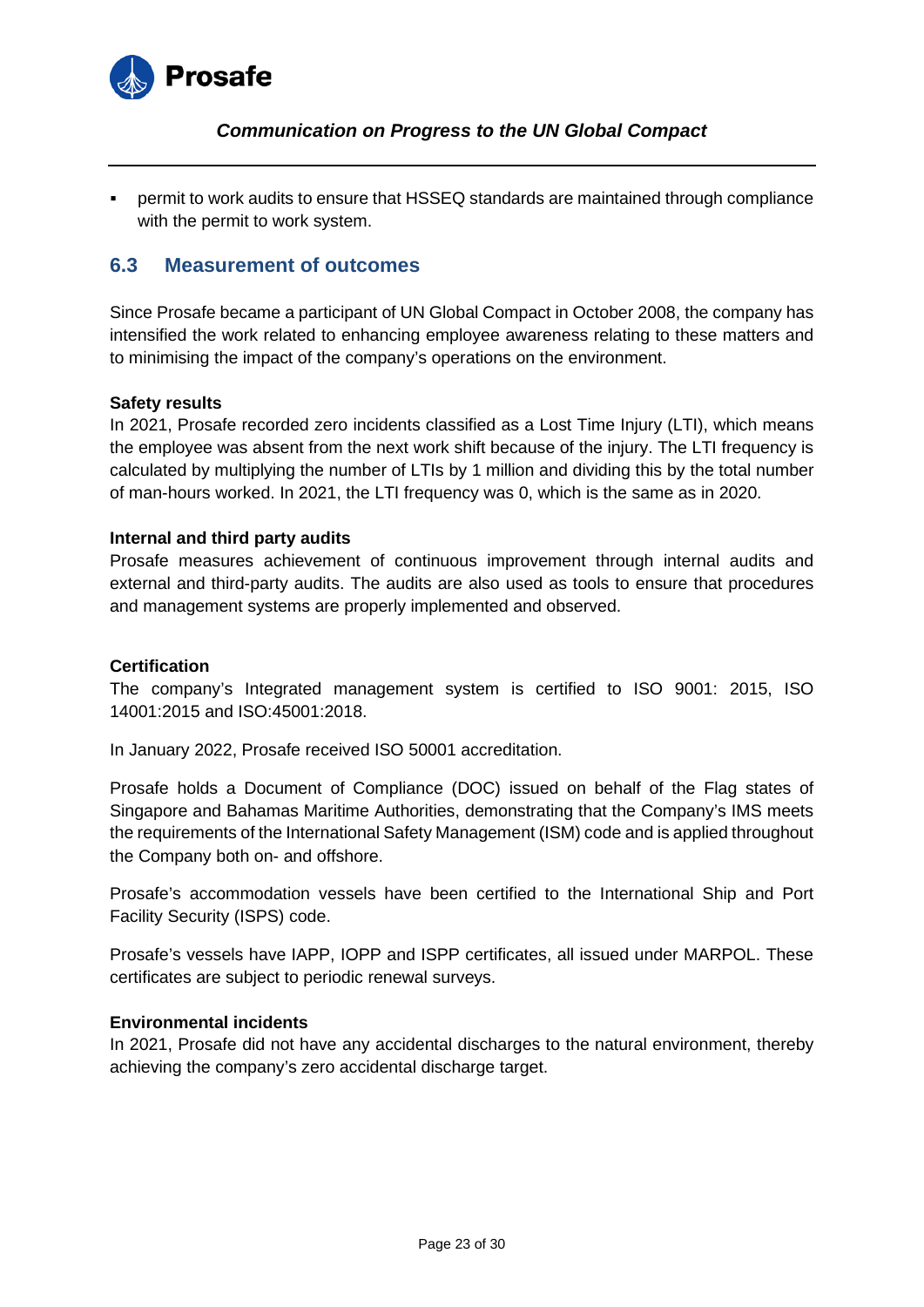

## <span id="page-23-0"></span>**6.4 Goals**

| 2021 goals                                                                                                                                                                         | <b>Status</b>                                                                                                                                                                                                                                                                                                           |
|------------------------------------------------------------------------------------------------------------------------------------------------------------------------------------|-------------------------------------------------------------------------------------------------------------------------------------------------------------------------------------------------------------------------------------------------------------------------------------------------------------------------|
| Liaise with Building Owners to monitor and assess<br>opportunities to improve on energy efficiencies as an<br>occupier of a multi-occupancy buildings at our onshore<br>sites.     | The relocation of the<br>Aberdeen office to a multi-<br>tenanted office has resulted<br>in close coordination with the<br>office owners to focus on<br>improved and transparent<br>energy efficiency initiatives<br>including understanding<br>renewable energy<br>consumption, waste<br>segregation for recycling etc. |
| Continue strategic project to improve Company's<br>Environmental profile.                                                                                                          | Ongoing / continuous with<br>significant investment into<br>reducing fuel consumption<br>thus lowering environmental<br>emissions.                                                                                                                                                                                      |
| Develop long-term ambition roadmap on how to reduce<br>emissions on our vessels offshore.                                                                                          | Completed.                                                                                                                                                                                                                                                                                                              |
| Achieve certification to ISO 50001 Energy Management.<br>(Operational Implementation for Safe Boreas and Safe<br>Zephyrus in the provision of offshore accommodation<br>services). | Completed in January 2022.                                                                                                                                                                                                                                                                                              |
| 2022 goals                                                                                                                                                                         |                                                                                                                                                                                                                                                                                                                         |
| Promote safe, reliable and sustainable operations and<br>offer our employees a safe and healthy working<br>environment.                                                            |                                                                                                                                                                                                                                                                                                                         |
| Internal campaign to increase HSSE awareness and the<br>non-compliance mindset.                                                                                                    |                                                                                                                                                                                                                                                                                                                         |
| Continue strategic project to improve Company's<br>Environmental profile.                                                                                                          |                                                                                                                                                                                                                                                                                                                         |
| Demonstrate continual energy management in accordance<br>with ISO 50001.                                                                                                           |                                                                                                                                                                                                                                                                                                                         |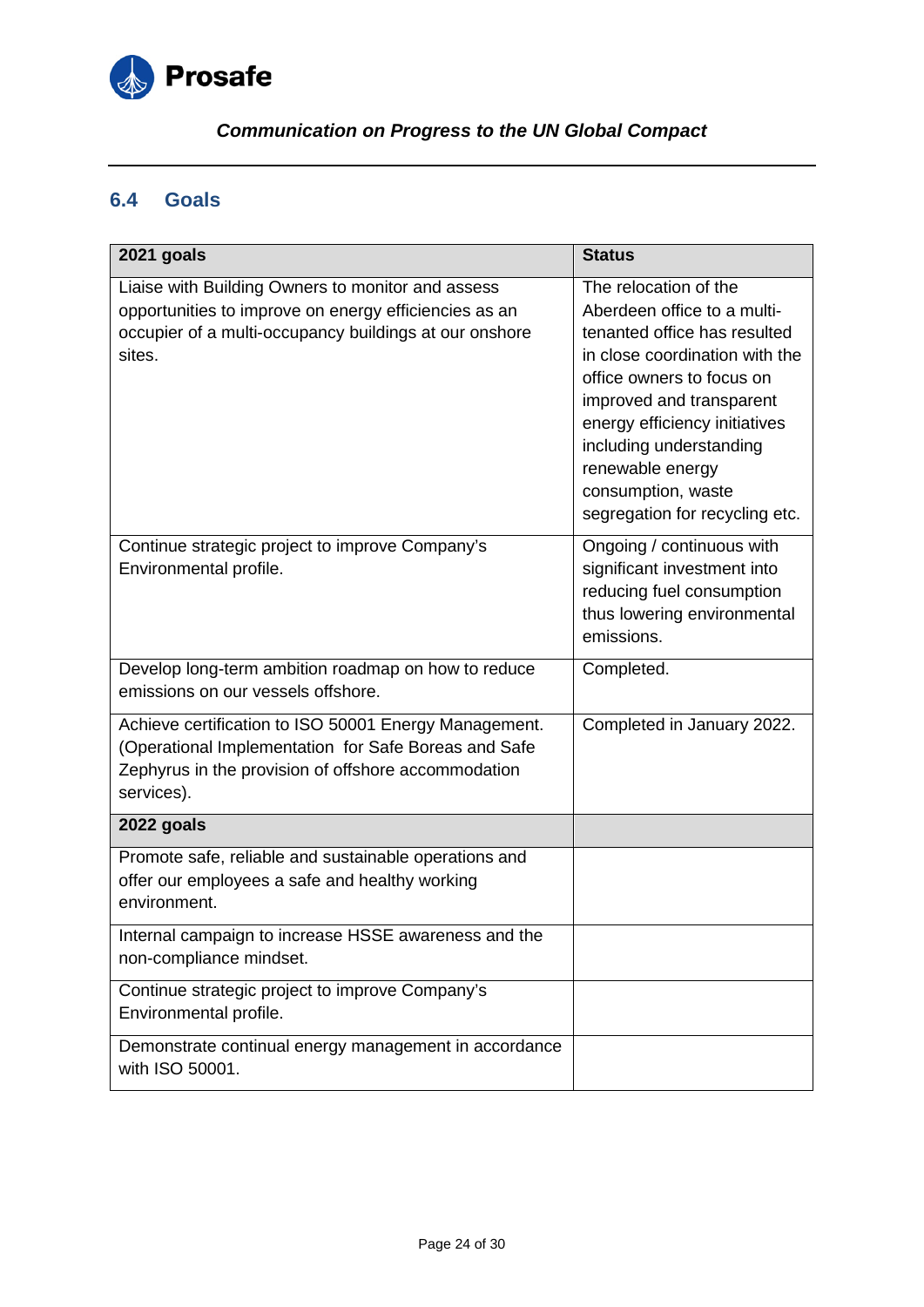

## <span id="page-24-0"></span>**7. Anti-corruption**

*Principle 10: Businesses should work against corruption in all its forms, including extortion and bribery.*

#### **Statement of support**

Prosafe will act in an ethical and socially responsible manner and uphold the principles of the United Nations Global Compact.

Prosafe promotes transparency and fights corruption, believing that this is vital to ensure good governance. The company promotes effective markets and sustainable development, and respects national and international laws.

## <span id="page-24-1"></span>**7.1 Assessment and policies**

## **Assessment of risk of bribery and corruption**

Transparency International's Corruption Perceptions Index from January 2022 ranks 180 countries by their perceived levels of corruption, as determined by expert assessments and opinion surveys.

A country's score indicates the perceived level of public sector corruption on a scale of 0 - 100, where a score of 0 means that a country is perceived as highly corrupt and 100 means that a country is perceived as very clean. A country's rank indicates its position relative to the other countries/territories included in the index.

In 2021, Prosafe had operations and offices in the following countries:

| Ranking | <b>Country</b> | <b>Score</b> |
|---------|----------------|--------------|
|         | Norway         | 85           |
|         | Singapore      | 85           |
| 11      | United Kingdom | 78           |
| 96      | <b>Brazil</b>  | 38.          |

#### **Policy for Anti-Corruption**

Prosafe has a policy for Corporate Social Responsibility which incorporates the following statement regarding anti-corruption:

"Prosafe has a policy of zero tolerance toward bribery and corruption. The company is committed to fair and open competition in markets around the world."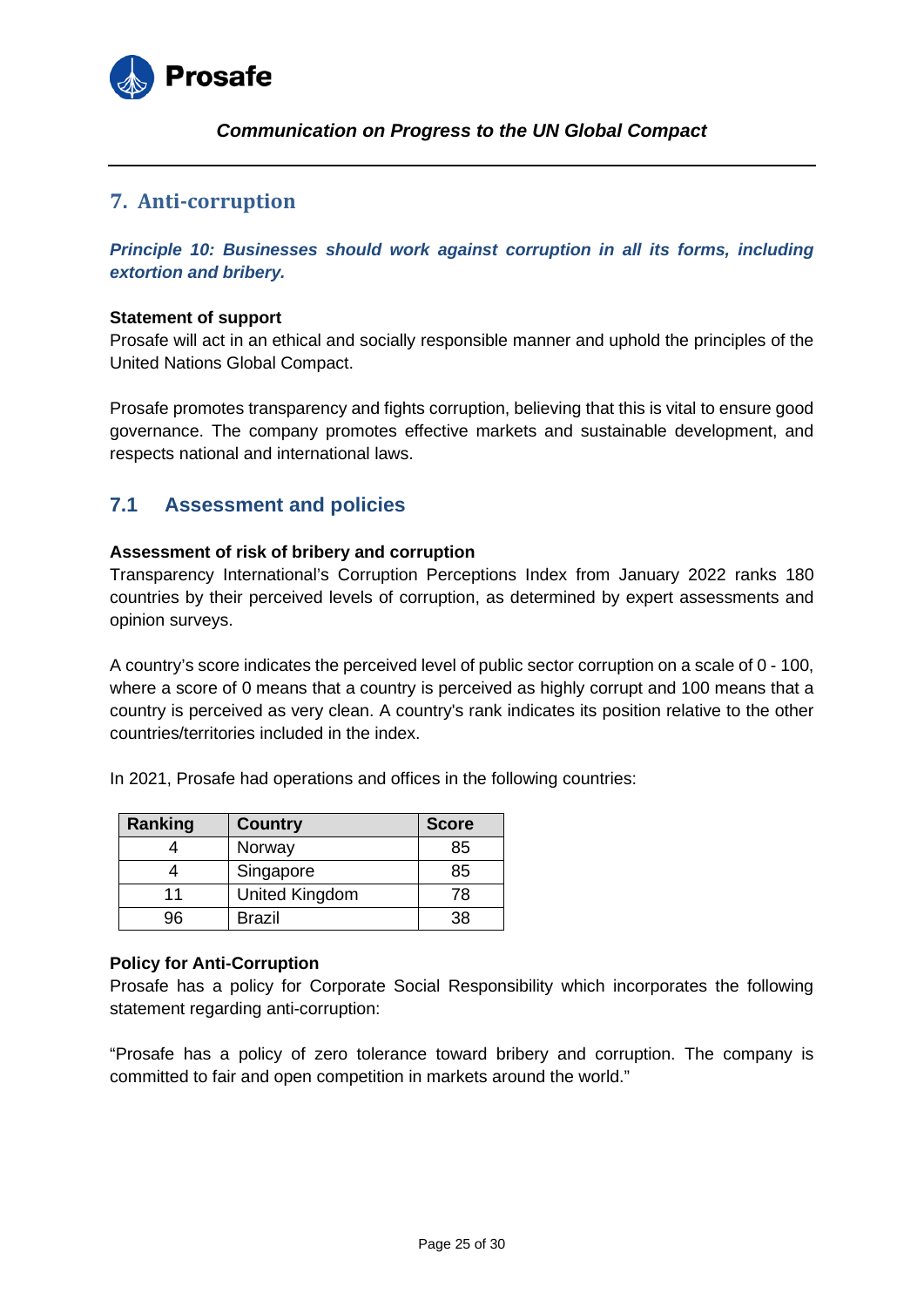

## **Code of Conduct**

Prosafe's Code of Conduct provides the framework for what Prosafe considers to be responsible conduct, but is not exhaustive. In the event that laws and regulations in a particular country are more stringent than Prosafe's Code of Conduct, local rules shall apply.

#### Prosafe's Code of Conduct includes the following business principles:

#### **Legal compliance**

In its business activities, Prosafe will comply with applicable laws and regulations and act in an ethical and socially responsible manner.

#### **Fair competition**

Prosafe is committed to fair and open competition in markets around the world. Prosafe companies and employees must under no circumstances engage in any anti-competitive practices such as illegal fixing of prices, sharing of markets or other actions which prevent, restrict or distort competition in violation of applicable antitrust laws.

#### **Bribery and corruption**

Prosafe will not offer customers, potential customers, governments, agencies, or any representatives of such entities any rewards or benefits in violation of either applicable law or reasonable and generally accepted business practices.

#### The Code of Conduct includes the following rules relating to personal conduct:

#### **Conflicts of interest**

Employees must avoid entering into any situation in which personal or financial interests or that of persons or companies with which they have ties or links may conflict with those of Prosafe.

If employed on a full-time basis by Prosafe, no outside professional activities should be exercised without first obtaining the written approval of the immediate superior.

No one must work on or deal with any matter in which they themselves, their spouse, partner, close relative, or any other person with whom they have close relations, has a direct or indirect financial interest.

Prosafe's property or information acquired through your position in Prosafe must not be used for personal advantage or for the purpose of competing with Prosafe.

Any conflict of interest or suspicion of conflict of interest must be flagged. If in doubt, the employee should consult their immediate superior or the Safety, Sustainability & Ethics Committee.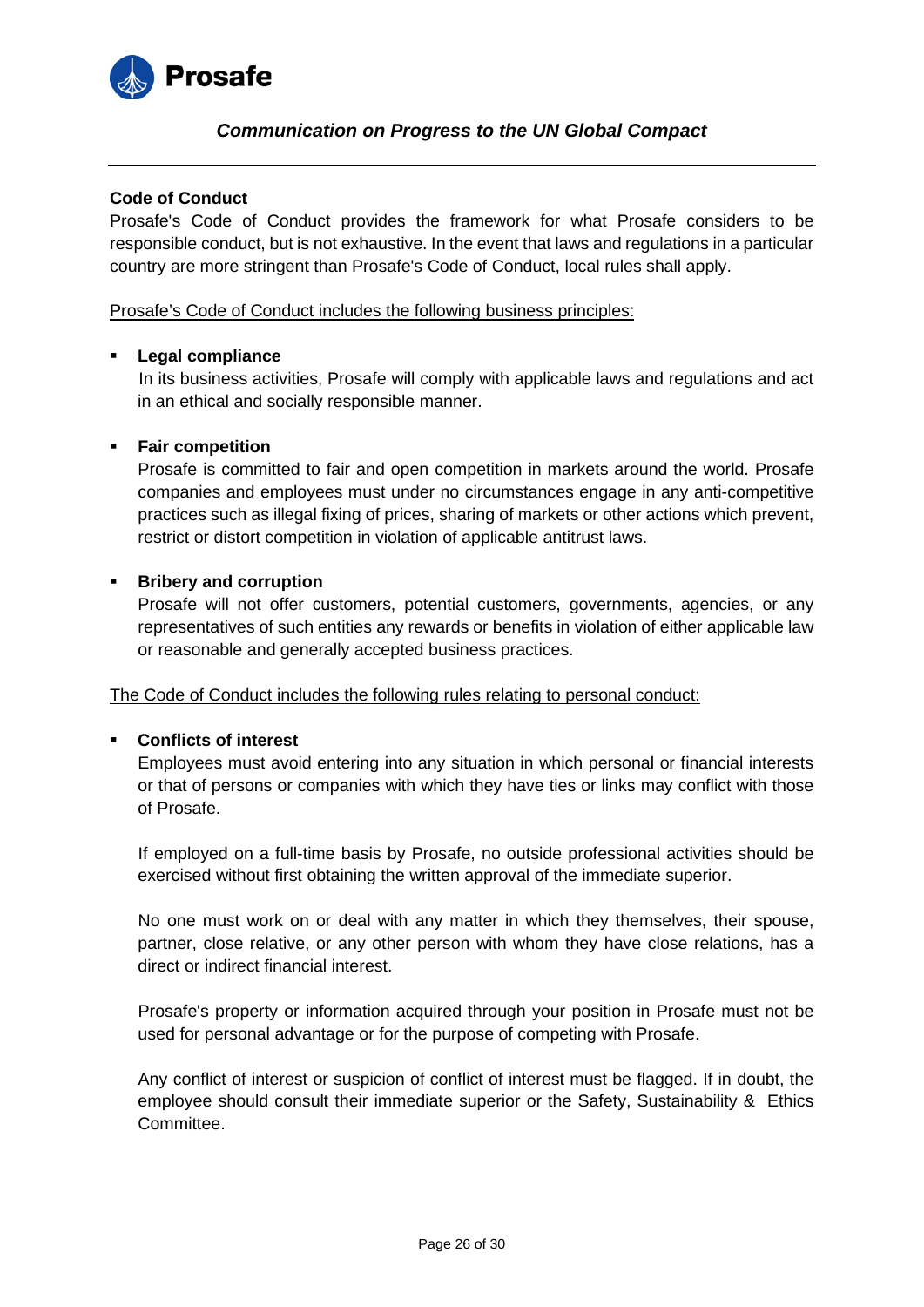

## **Gifts and hospitality**

Employees must not offer, make, seek or accept any payment, personal gift or entertainment that might reasonably be believed to influence business transactions or that is not within the bounds of customary business hospitality. During commercial negotiations, extra care is merited. Employees must never request or solicit personal gifts, favours, entertainment or services.

When providing or receiving third party gifts and entertainment, good judgment must be exercised in each case, taking into account pertinent circumstances, including the character of the gift or entertainment; its purpose; its appearance; the positions of the persons providing and receiving the gift or entertainment; the business context; reciprocity, and applicable laws and social norms.

Gifts of nominal value, small promotional items, occasional meals and social events may be acceptable if there is a clear business reason. Hospitality must be kept at a moderate level. Travel, accommodation and other expenses for the individuals themselves in connection with such hospitality must always be approved in advance by the immediate superior and paid for by Prosafe.

The above principles also apply in the reverse direction, so that no individual acting on behalf of Prosafe may, in their dealings with customers, suppliers and other parties, offer or agree to pay for gifts, hospitality or other expenses that would violate these principles.

#### **Bribery**

Bribery exists when an attempt is made to influence someone in the conduct of their duties through the provision of an improper advantage to obtain an improper commercial or personal advantage. Trading in influence exists when an improper advantage is provided to someone in order to influence the performance of a third party's duties. Such improper advantage can take different forms, such as cash, objects, credits, discounts, travel, accommodation or services.

Employees must not offer or provide an undue monetary or other advantage to any person or persons, including public officials or customer employees, in violation of laws and the official's or employees' legal duties, in order to obtain or retain business.

Agreements with consultants, brokers, sponsors, agents or other intermediaries must not be used to channel payments to any person or persons, including public officials or customer employees and thereby circumvent Prosafe's policies regarding bribery and corruption.

Contributions to political parties, political committees and to individual politicians should not be given.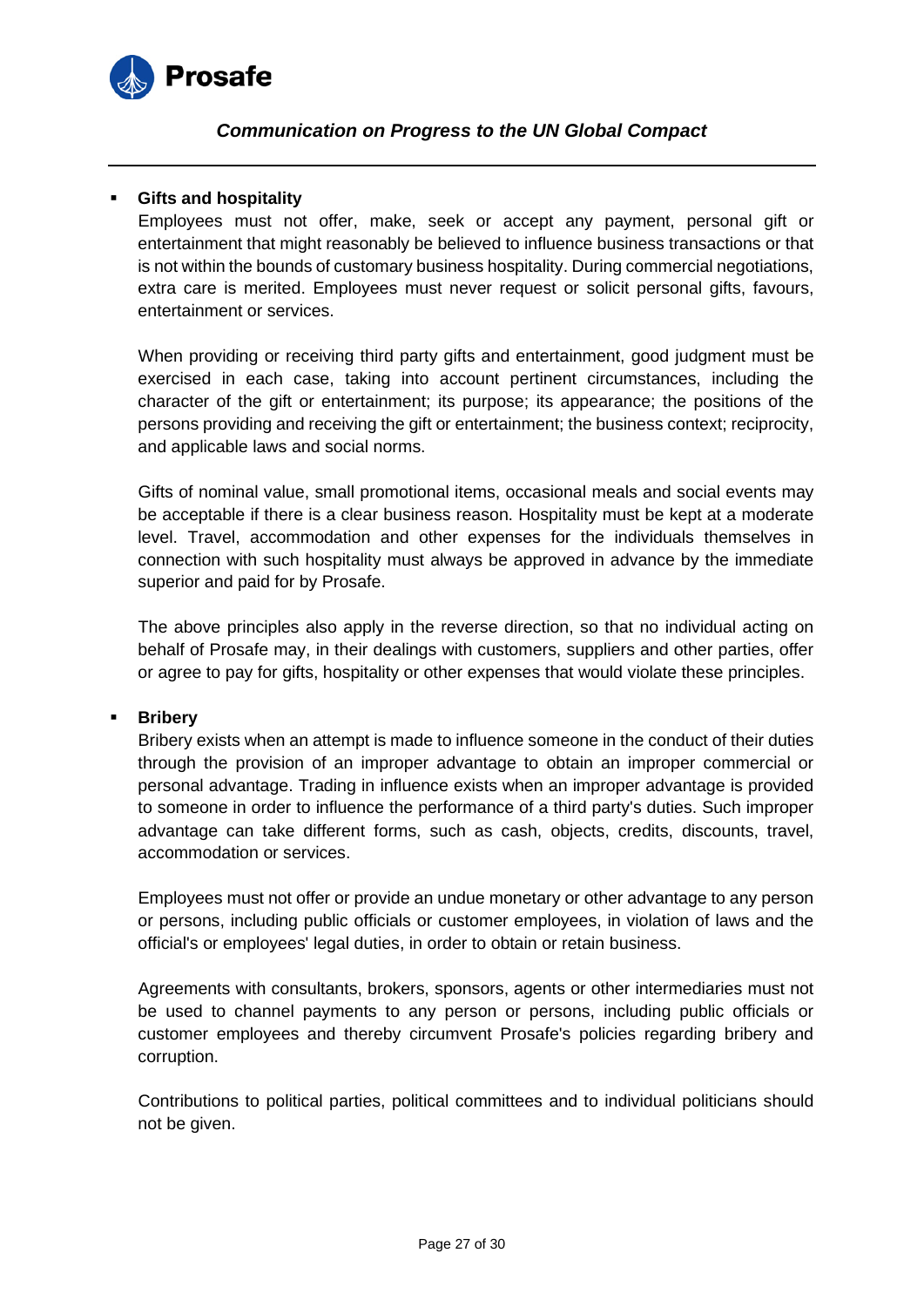

## <span id="page-27-0"></span>**7.2 Implementation**

## **Transparency**

Prosafe aims to ensure that stakeholders are in possession of accurate, clear and timely information about company operations and conditions. Actions taken to meet this aim include prompt and comprehensive reporting of the company's annual and quarterly results. Important market information will be distributed through the Oslo Stock Exchange, Thomson Reuters, Prosafe's webpage and the company's mailing lists and is reported to the Cyprus Securities and Exchange Commission. Further details, such as company memorandum and articles of association, contact names, addresses and news about the company, are available on Prosafe's webpage.

Prosafe holds open investor presentations in connection with the reporting of annual and interim results. These presentations are also broadcasted as webcasts and can be followed on the internet. The chief executive officer and the chief financial officer use these occasions to review the results and comment on operations, markets and prospects. The presentation material is available on Prosafe's website.

Employees are kept informed by use of emails, the intranet and through regular town hall meetings.

Ethics is a key topic on the agenda for executive meetings.

## **Promoting integrity and transparency**

Prosafe encourages its employees to report any breaches or suspected breaches of its Code of Conduct, governing policies or laws and regulations. through the established whistleblowing channels. This will ensure that the company when necessary can rectify, learn and prevent reoccurrence.

Prosafe's Whistleblowing Policy describes the internal process for whistleblowing aiming at detecting, preventing and combating corrupt and/or unethical behaviour in Prosafe and describes the relevant guidelines as to how to report concerns and how such matters are handled.

The company has a number of whistleblowing channels in place. In 2021, an online reporting tool that allows safe, anonymous reporting of business integrity concerns was implemented.

All reported concerns and whistleblower reports will be handled with discretion and in a professional manner, with no retaliation imposed on those who report suspected or unethical behaviour, and the individual may remain anonymous.

#### **Mandatory e-learning**

Prosafe's e-learning program "UN – the fight against corruption" is mandatory for employees, consultants and agency personnel.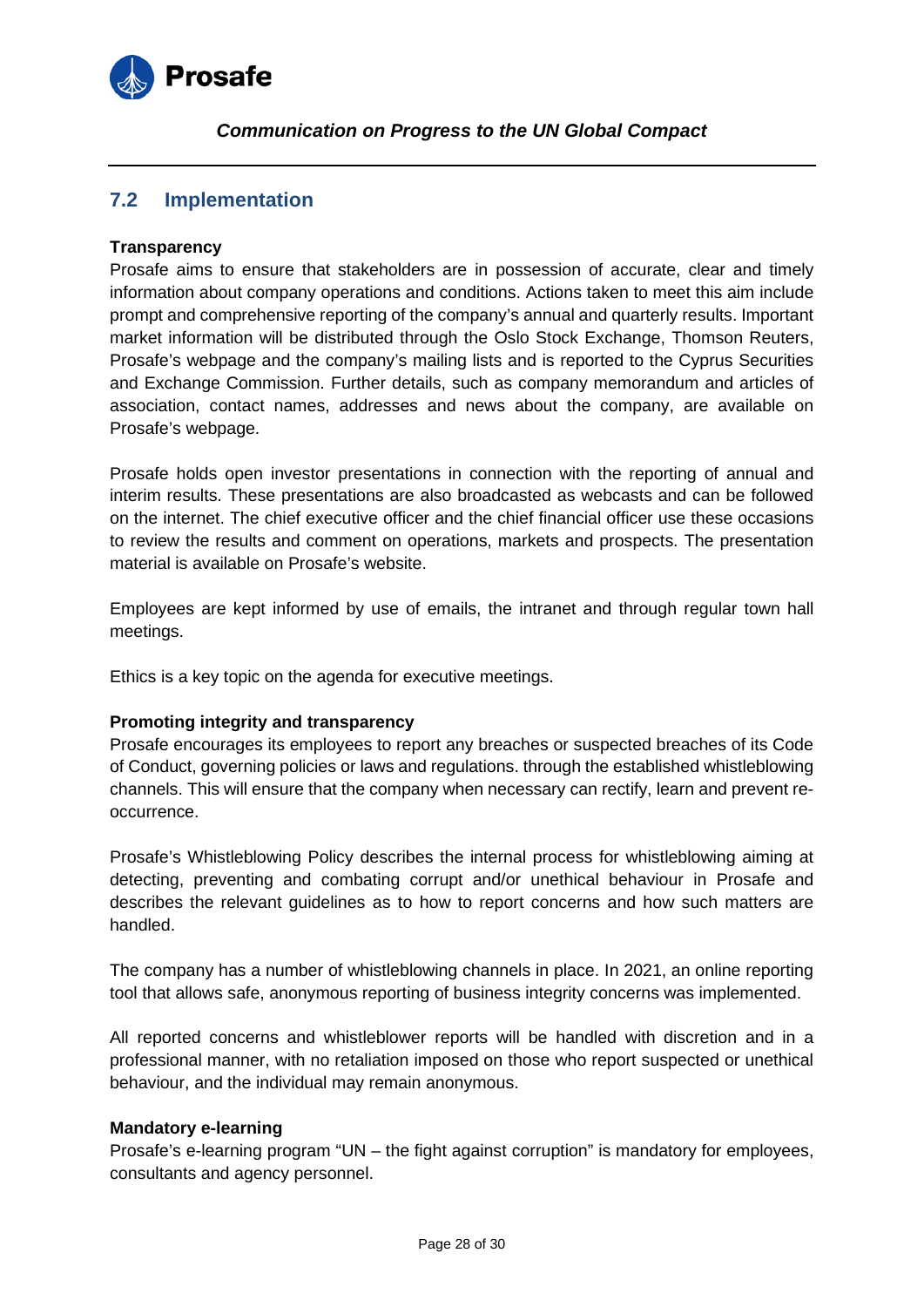

#### **Suppliers**

Suppliers must commit:

- to fair and open competition in markets around the world. Supplier companies and employees must under no circumstances engage in any anti-competitive practices such as illegal fixing of prices, sharing of markets or other actions which prevent, restrict or distort competition in violation of applicable antitrust laws.
- not to offer clients, potential clients, governments, agencies, or any representatives of such entities any reward or benefits in violation of either applicable law or reasonable and generally accepted business practices.

## <span id="page-28-0"></span>**7.3 Measurement of outcomes**

Ensuring integrity is a continuous project. The company aims to continuously increase employees' knowledge and raise awareness through e-learning programs, regular intranet updates and town hall meetings with Q&A sessions.

Awareness sessions regarding anti-corruption have been given to the Board of Directors, managers, employees and temporary employees in Prosafe.

#### **Dealing with incidents**

If a concern is raised, the Safety, Sustainability & Ethics Committee initiates an objective review in accordance with a standard process and recommends and implements appropriate remedial measures. Resolutions may include additional training and awareness, process improvements and disciplinary measures as appropriate, up to and including termination of employment.

## **Response to anti-corruption incidents**

In 2021, there have not been raised any incidents related to breaches of Prosafe's Code of Conduct, legal compliance, fair competition, bribery and corruption, or conflicts of interest.

## <span id="page-28-1"></span>**7.4 Goals**

| Review of 2021 goals                                                                                                                                                                                                                                                                                                                                                                                                                                           | <b>Status</b>                                                                                                                                                                                 |
|----------------------------------------------------------------------------------------------------------------------------------------------------------------------------------------------------------------------------------------------------------------------------------------------------------------------------------------------------------------------------------------------------------------------------------------------------------------|-----------------------------------------------------------------------------------------------------------------------------------------------------------------------------------------------|
| Continue to ensure that all staff and agency personnel are<br>aware of the importance and the requirement to complete<br>the United Nations - Fight against Corruption and the Cyber<br>Security Awareness e-learning programmes. Failure to<br>understand the dangers posed to the Company in both<br>areas, could lead to serious reputational risk and damage,<br>therefore ensuring understanding the reasoning and<br>completion of the courses is vital. | Ongoing process including<br>computer-based training<br>relating to 'UN Fight<br>against Corruption' and<br>vendor screening through<br><b>Approved Supplier</b><br>Declaration and auditing. |